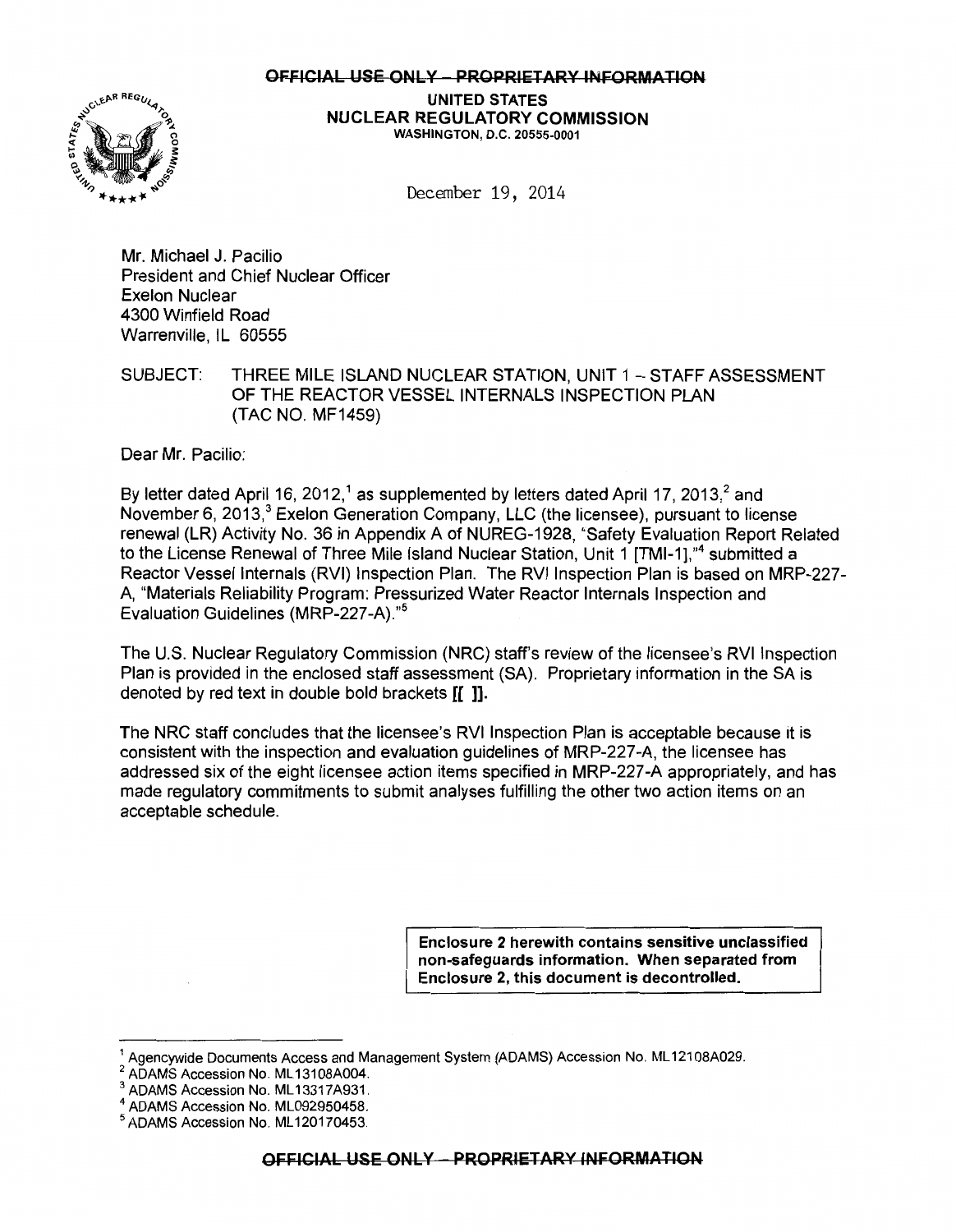- 2 -

Consequently, LR Commitment No. 36 from Appendix A of the NRC's SE of the TMI-1 LR Application is considered fulfilled. The NRC staff will review the information provided by the licensee in accordance with the two new regulatory commitments documented in the licensee's letter dated November 6, 2013, for adequacy when received. The NRC staff's approval of the TMI-1 RVI Inspection Plan does not reduce, alter, or otherwise affect current American Society of Mechanical Engineers Code, Section XI Inservice Inspection (ISI) requirements, or any TMI-1 specific licensing requirements related to lSI. The licensee must follow the implementation requirements as defined in Section 7.0 of MRP-227-A, which require that the NRC be notified of any deviations from the "Needed" requirements.

If you have any questions concerning this matter, please contact the TMI-1 Project Manager, Mr. John Lamb, at (301) 415-3100 or via e-mail at John.Lamb@nrc.gov.

Sincerely,

necesa Ken

Meena K. Khanna, Chief Plant Licensing Branch 1-2 Division of Operating Reactor Licensing Office of Nuclear Reactor Regulation

Docket No. 50-289

Enclosures:

- 1. Non-Proprietary Staff Assessment
- 2. Proprietary Staff Assessment

cc w/encl 1: Distribution via Listserv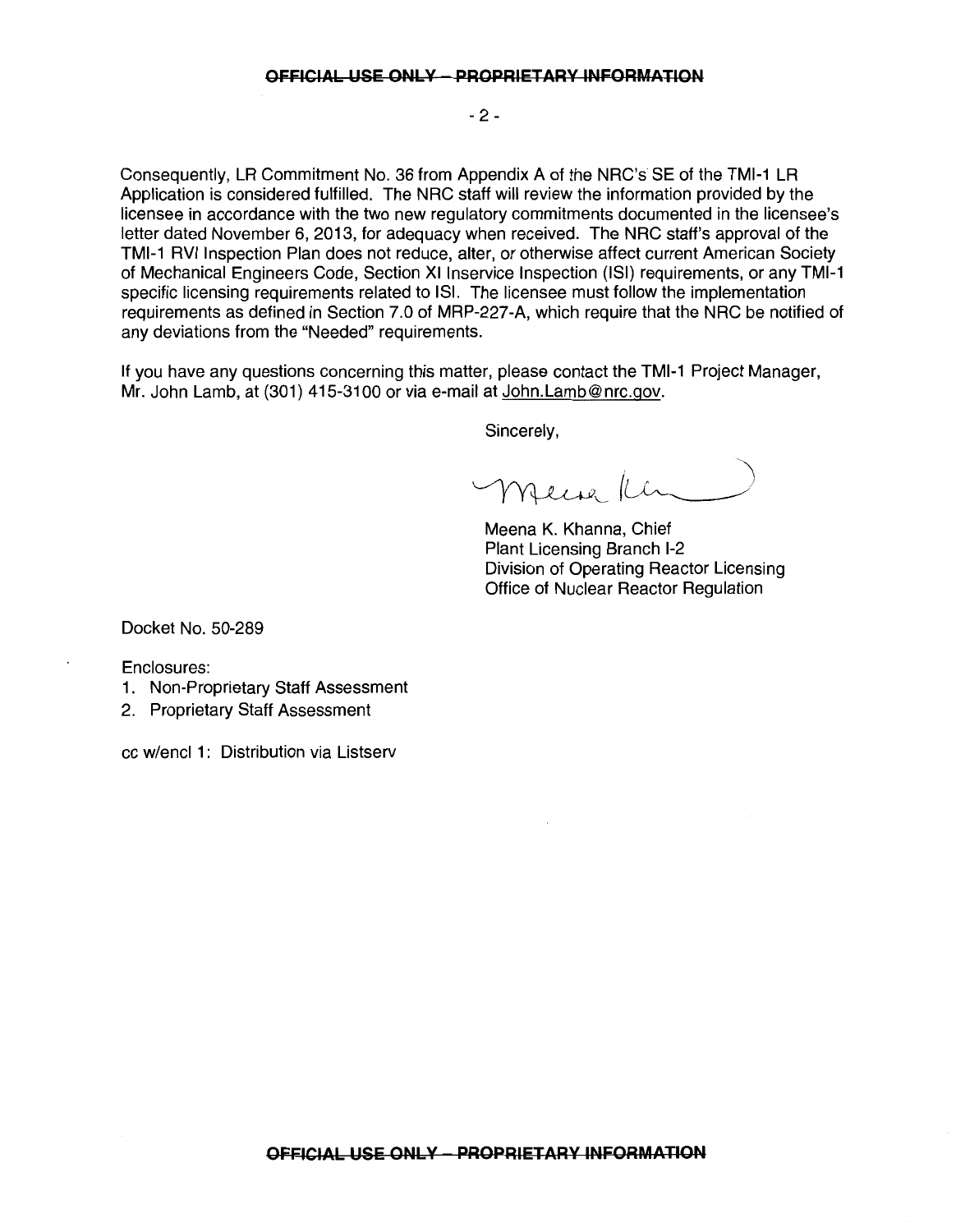

**UNITED STATES NUCLEAR REGULATORY COMMISSION**  WASHINGTON, D.C. 20555-0001

# STAFF ASSESSMENT BY THE OFFICE OF NUCLEAR REACTOR REGULATION

# RELATED TO REACTOR VESSEL INTERNALS INSPECTION PLAN

## EXELON GENERATION COMPANY, LLC

## THREE MILE ISLAND NUCLEAR STATION, UNIT NO. 1

DOCKET NO. 50-289

Proprietary information pursuant to Title 10 of the Code of Federal Regulations (10 CFR), Section 2.390 has been redacted from this document. Redacted information is identified by blank space enclosed within double brackets as shown here [[ ]].

## 1.0 INTRODUCTION

By letter dated April 16, 2012 (Ref. 1), as supplemented by letters dated April 17, 2013 (Ref. 2), and November 6, 2013 (Ref. 3, 4), Exelon Generation Company, LLC {the licensee), pursuant to license renewal (LR) Activity No. 36 in Appendix A of NUREG-1928, "Safety Evaluation Report Related to the License Renewal of Three Mile Island Nuclear Station, Unit 1 {TMI-1 )," (Ref. 5) submitted a Reactor Vessel Internals (RVI) Inspection Plan. The RVI Inspection Plan is based on MRP-227-A, "Materials Reliability Program: Pressurized Water Reactor Internals Inspection and Evaluation Guidelines (MRP-227-A)," (Ref. 6).

Appendix A, "Commitments for License Renewal of TMI-1," of the NUREG-1928, (Ref. 5) contains commitments associated with the license renewal (LR) of TMI-1. Commitment No. 36 states:

The PWR [Pressurized Water Reactor] Vessel Internals Program will commit to the following activities: 1. Participate in the industry programs for investigating and managing aging effects on reactor internals. 2. Evaluate and implement the results of the industry programs as applicable to the reactor internals. 3. Upon completion of these programs, but not less than 24 months before entering the period of extended operation, submit an inspection plan for reactor internals to the NRC for review and approval.

The period of extended operation (PEO) for TMI-1 began April20, 2014. Accordingly, the licensee submitted its RVI Inspection Plan prior to 24 months before entering the PEO. The licensee stated that the "Inspection Plan for the Three Mile Island Unit 1 Reactor Vessel Internals" is based upon the LR Commitment No. 36 and MRP-227-A. The licensee also stated that its RVI Inspection Plan is complete, but changes to the plan may result from ongoing

Enclosure 1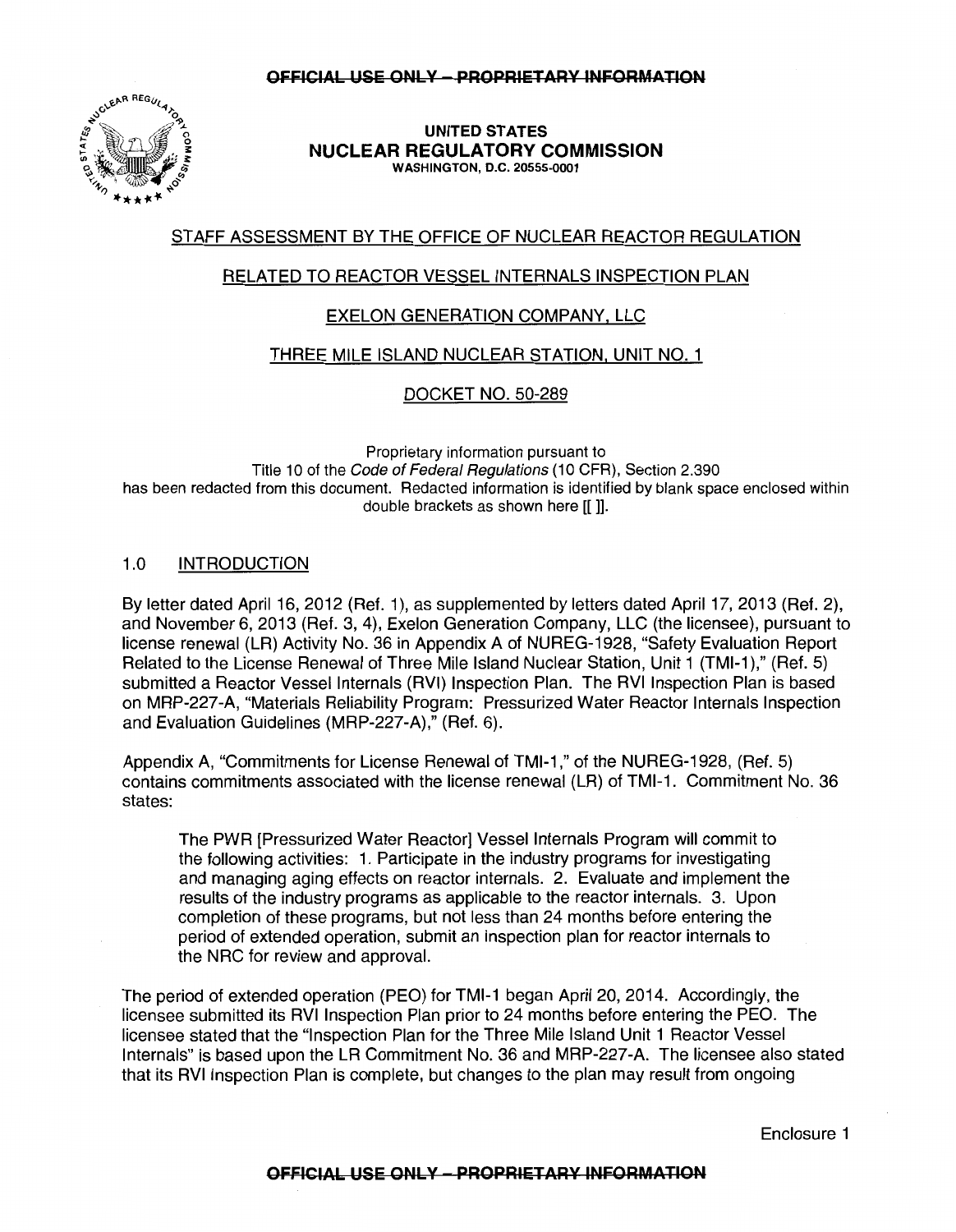- 2-

discussions between the Materials Reliability Program (MRP) and the NRC in resolving final MRP-227-A inspection and evaluation (I&E) methodologies. The licensee stated they were currently working with the Pressurized Water Reactor Owners Group (PWROG) to address the action items. In its submittal dated April 16, 2012, the licensee committed to provide an update of the PWROG progress in evaluating licensee action items 2, 6, and 7, by April 19, 2013. In Appendix D to its RVI Inspection Plan, the licensee provided three new commitments that correspond to the open action items described above. The licensee stated that it considers that LR Commitment No. 36 was satisfied via the submittal of the RVI Inspection Plan and the new commitments made in Appendix D. In its letter dated April 17, 2013, the licensee provided the update on action items 2, 6 and 7. For licensee action item 2, the licensee provided the resolution of the item. For licensee action items 6 and 7, the licensee committed to provide the analyses resolving these items by certain dates.

The licensee also stated in its submittal dated April 16, 2012, that the impact of any future power uprates on this RVI Inspection Plan was not addressed, but that the impact of future power uprates at TMI-1 will be addressed, as appropriate, in the license amendment request to implement the proposed uprate.

In its submittal dated April 16, 2012, (Ref. 1), the licensee indicated that all initial MRP-227-A inspections were planned for the fall 2015 refueling outage. However, in its letter dated November 6, 2013 (Ref. 3), the licensee stated that examination of RVI components that are accessible only while the Core Support Assembly (CSA) is removed will be performed during the 2015 refueling outage (RFO), and that other RVI components will be examined during the 2017 RFO.

# 2.0 REGULATORY EVALUATION

Title 10 of the Code of Federal Regulations (CFR) Part 54 addresses the requirements for plant LR. The regulations in 10 CFR Section 54.21, "Contents of application – technical information," (1 0 CFR 54.21) requires that each application for LR contain an integrated plant assessment (IPA) and an evaluation of time-limited aging analyses (TLAAs). The plant-specific IPA shall identify and list those structures and components subject to an aging management review (AMR) and demonstrate that the effects of aging (cracking, loss of material, loss of fracture toughness, dimensional changes, loss of preload) will be adequately managed so that their intended functions will be maintained consistent with the current licensing basis (CLB) for the PEO as required by 10 CFR 54.29(a). In addition, 10 CFR 54.22, "Contents of application technical specifications," requires that an LR application include any technical specification changes or additions necessary to manage the effects of aging during the PEO as part of the LR application.

Structures and components subject to an aging management program (AMP) shall encompass those structures and components that: (1) perform an intended function, as described in 1 0 CFR 54.4, without moving parts or without a change in configuration or properties; and (2) are not subject to replacement based on a qualified life or specified time period. These structures and components are referred to as "passive" and "long-lived" structures and components, respectively.

On January 12, 2009, the Electric Power Research Institute (EPRI) submitted for NRC staff review and approval Revision 0 of MRP Report MRP-227 (Ref. 7), which was intended as guidance for applicants in developing their plant-specific AMP for RVI components. The scope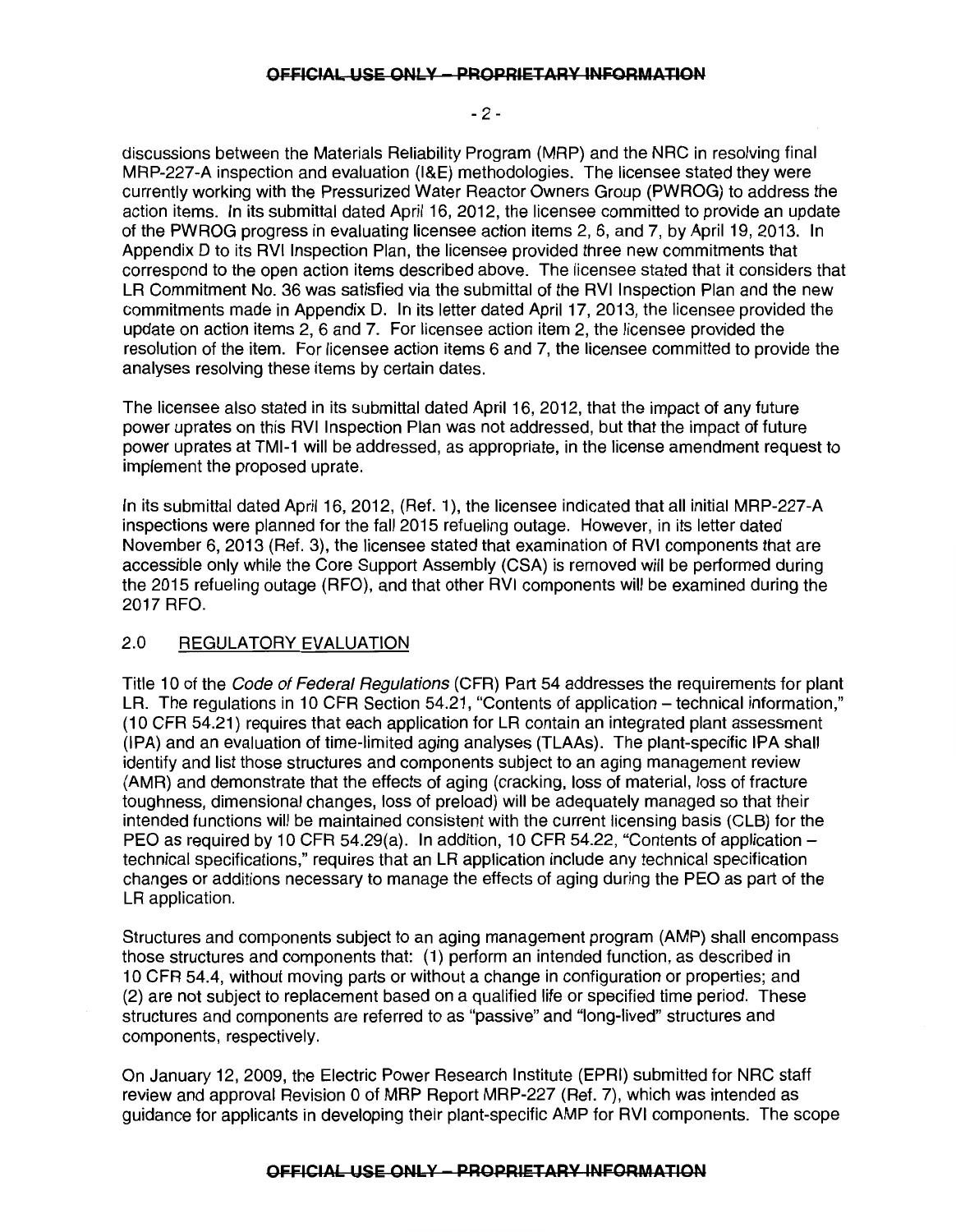### - 3 -

of components considered for inspection under the guidance of MRP-227, Revision 0, includes core support structures, which are typically denoted as Examination Category B-N-3 by Section XI of the American Society of Mechanical Engineers Boiler and Pressure Vessel Code (ASME Code), and those RVI components that serve an intended safety function consistent with the criteria in 10 CFR 54.4(a)(1 ). The scope of the program does not include consumable items such as fuel assemblies, reactivity control assemblies, and nuclear instrumentation because these components are not subject to an AMR, as defined in 10 CFR 54.21(a)(1).

Revision 1 to the final safety evaluation (SE) regarding MRP-227, Revision 0, was issued on December 16, 2011 (Ref. 8). This SE contains specific conditions on the use of the topical report and applicant/licensee action items that must be addressed by those utilizing the topical report as the basis for a submittal to the NRC. On January 9, 2012, EPRI published the NRC approved version of topical report MRP-227-A (Ref. 6). MRP-227-A contains a discussion of the technical basis for the development of plant-specific AMPs for RVI components in PWR vessels and also provides inspection and evaluation guidelines for PWR applicants to use in their plant-specific AMPs. MRP-227-A provides the basis for renewed license holders to develop plant-specific inspection plans to manage aging effects on RVI components, as described by their LR commitment.

Subsequent to the submittal of MRP-227 and prior to the issuance of the SE for MRP-227, NUREG-1801, Revision 2, "Generic Aging Lessons Learned (GALL) Report," Final Report (Ref. 9), was issued, providing new AMR line items and aging management guidance in AMP XI.M16A, "PWR Vessel Internals." This AMP was based on NRC staff expectations for the guidance to be provided in MRP-227-A. License Renewal Interim Staff Guidance LR-ISG-2011- 04, "Updated Aging Management Criteria for Reactor Vessel Internal Components for Pressurized Water Reactors," (Ref. 10) was published on May 28, 2013, to update AMP XI.M16A for consistency with MRP-227-A.

TMI-1 License Condition 2.c.(21) states the following:

The UFSAR supplement, as revised, submitted pursuant to 10 CFR 54.21 (d), describes certain future activities to be completed prior to and/or during the period of extended operation. The licensee shall complete these activities in accordance with Appendix A of NUREG-1928, "Safety Evaluation Report Related to the License Renewal of Three Mile Island, Unit 1 ," dated, October, 2009. The licensee shall notify the NRC in writing when activities to be completed prior to the period of extended operation are complete and can be verified by NRC inspection.

# 2.1 Overview of the MRP-227-A Process

As the initial step in the process for developing the inspection recommendations of MRP-227-A, components were screened for eight different aging mechanisms: ( 1) stress-corrosion cracking (SCC); (2) irradiation-assisted stress-corrosion cracking (IASCC); (3) wear; (4) fatigue; (5) thermal aging embrittlement (TE); (6) irradiation embrittlement (IE); (7) irradiation-enhanced stress relaxation and creep; and (8) void swelling. Screening inputs included chemical composition (material grade), neutron fluence, temperature history, and representative stress levels. Components determined to be below the screening criteria for all aging mechanisms were designated category "A" while those exceeding the criteria for at least one mechanism were designated "non A." For the "non A" components, Failure Modes, Effects, and Criticality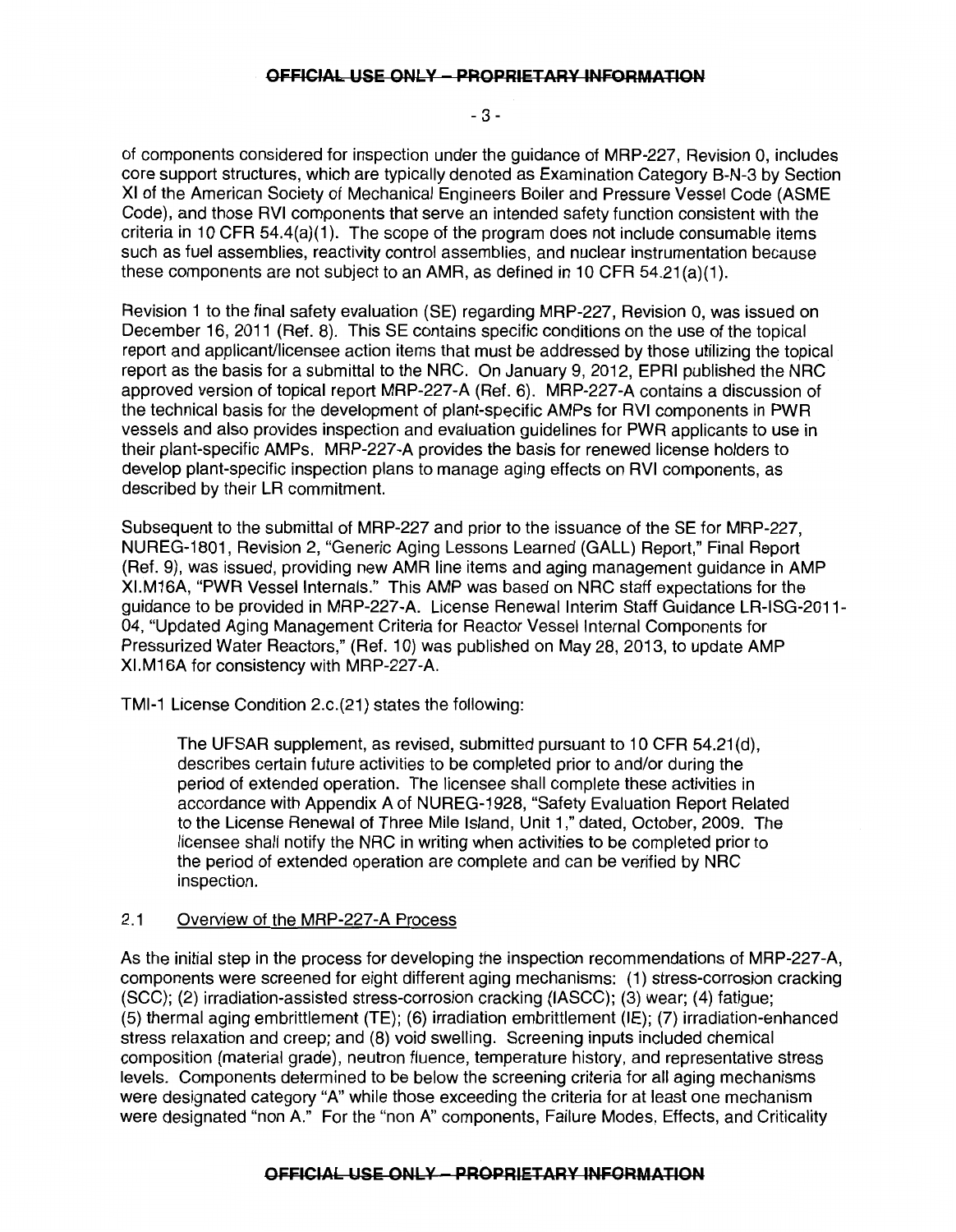#### - 4 -

Analyses (FMECA) were then performed to categorize each component as category A, B, or C, with A being the least affected and C being the most affected. The components determined to be category A in the initial screening were also reviewed by the FMECA expert panel to confirm their category A status. Category B and C components were determined to need further evaluation and were subject to a functionality assessment using irradiated and aged material properties to determine the effects of the degradation mechanisms on functionality. As a result of the functionality assessment, each RVI component was assigned to one of four functional groups:

- Primary: those PWR internals that are highly susceptible to the effects of at least one of the eight aging mechanisms were placed in the Primary group. The Primary group also includes components which have shown a degree of tolerance to a specific aging degradation effect, but for which no highly susceptible component exists or for which no highly susceptible component is accessible. MRP-227-A specifies the scope, methods, coverage and schedule of inspections of Primary components. Initial inspection of most Primary components is required within two refueling outages (RFOs) of the start of the PEO. For a few components, actions other than inspections are specified for aging management, such as analysis.
- Expansion: those PWR internals that are highly or moderately susceptible to the effects of at least one of the eight aging mechanisms, but for which functionality assessment has shown a degree of tolerance to those effects, were placed in the Expansion group. The schedule for implementation of inspections or other aging management requirements for Expansion components will depend on the findings from the examinations of the Primary components at individual plants.
- Existing Programs: those PWR internals that are susceptible to the effects of at least one of the eight aging mechanisms and for which generic and plant-specific existing AMP elements are capable of managing those effects, were placed in the Existing Programs group.
- No Additional Measures: those PWR internals for which the effects of all eight aging mechanisms are below the screening criteria were placed in the No Additional Measures group. Additional components were placed in the No Additional Measures group as a result of FMECA and the functionality assessment. No further action is required by these guidelines for managing the aging of the No Additional Measures components.

Aging management strategy development combined the results of functionality assessment with component accessibility, operating experience (OE), existing evaluations, and prior examination results to determine the appropriate aging management methodology, baseline examination timing, and the need for and the timing of subsequent inspections.

Augmented inspections recommendations are identified for each Primary and Expansion category component. The recommendations for the Primary components also identify timelines<sup>1</sup> for the inspection. The inspection strategy generally employs VT-3 level visual examinations to evaluate general component condition, EVT-1 level visual examinations to identify surface

<sup>1</sup>For Babcock & Wilcox (B&W) - design RVI such as TMI-1, inspection schedules, methods, and inspection coverage are defined in MRP-227-A, Table 4-1 for Primary category components and Table 4-4 for Expansion category components.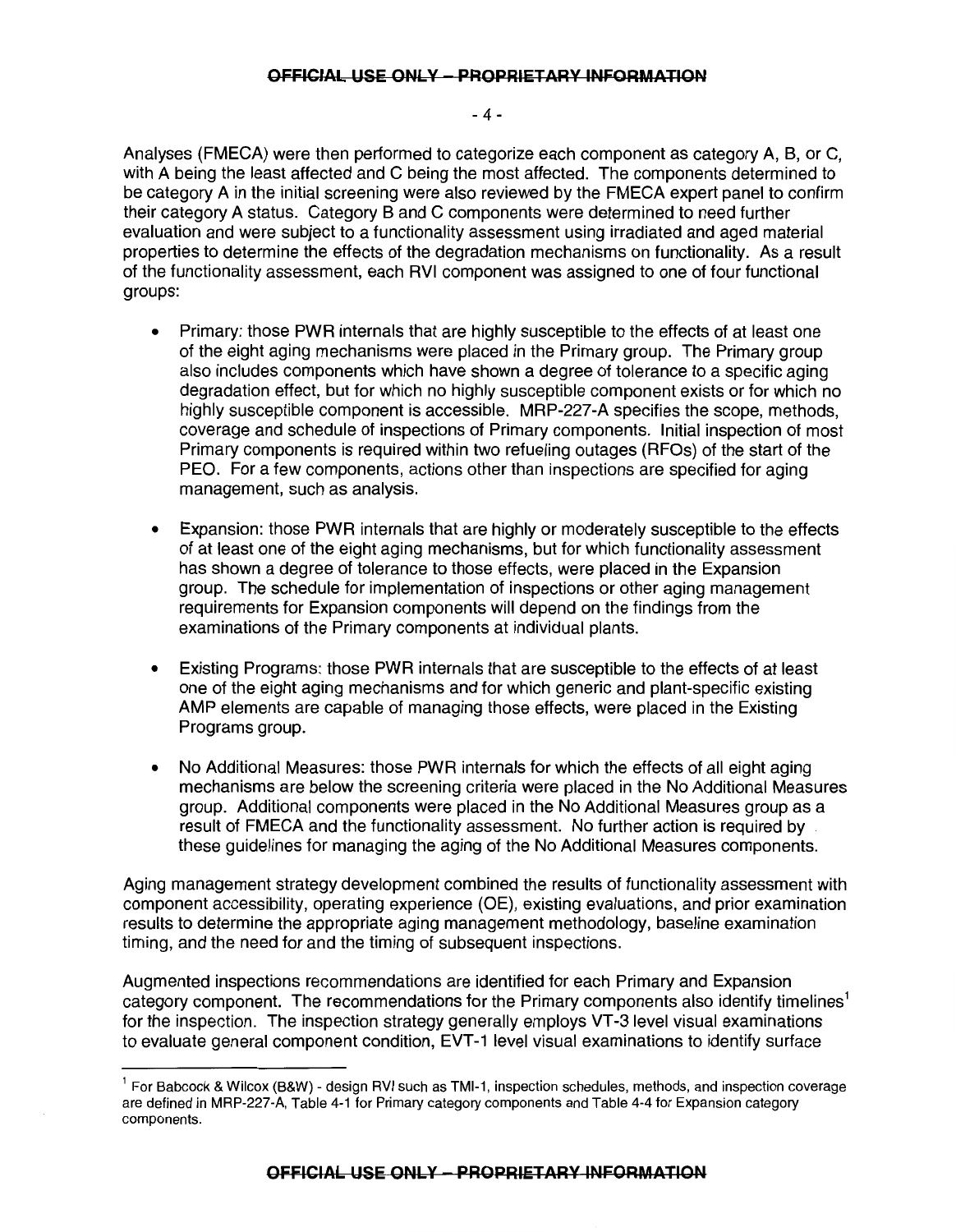- 5-

breaking flaws, and VT-1 level visual examination to identify surface discontinuities such as gaps. Cracking in baffle-former bolts is monitored with ultrasonic (UT) techniques.

# 3.0 TECHNICAL EVALUATION

The NRC staff reviewed the RVI Inspection Plan to determine if it demonstrated that the effects of aging on the subject RVI components covered by the report would be adequately managed so that the components' intended functions would be maintained consistent with the CLB for the PEO, in accordance with 10 CFR 54.21 (a)(3). The final SE for MRP-227, Revision 0, concluded that the MRP-227, Revision 0, report, as modified by the conditions and limitations and applicant/licensee action items of the SE, provides for the development of an acceptable AMP for PWR RVI components. Therefore, the NRC staff's technical evaluation of the RVI Inspection Plan focused on determining whether the plan is consistent with the recommendations of MRP-227-A, and that it addresses the plant-specific applicant/licensee action items.

# 3.1 Industry and TMI-1 Programs and Activities (Section 4 of the TMI-1 Inspection Plan)

Section 4 of the TMI-1 inspection plan contains pertinent TMI-1 and industry programs and activities used for the development and implementation of MRP-227-A. It also contains discussion of specific technical issues which affect the TMI-1 inspection plan based on MRP-227-A. The NRC staff's evaluation of these issues follows.

# 3.1.1 ASME Code Section XI lnservice Inspection Program

In this subsection, the licensee described its ASME Code, Section XI lnservice Inspection (lSI) Program which is credited as an existing program implementing ASME Code Section XI, IWB-2500, Inspection Category B-N-3 inspections which consist of visual VT-3 examinations of core support structures (CSS), once every 1 0-year inspection interval. The licensee also stated the next TMI-1 ASME Code, Section XI 10-year ISI inspection requiring core support assembly (CSA) removal is currently scheduled for the fall 2015 RFO. As noted in Section 1.0 of this staff assessment (SA), the MRP-227-A initial inspections requiring CSA removal are also scheduled for the fall 2015 RFO.

## 3.1.2 Time-Limited Aging Analyses

The licensee stated that the TMI-1 RVI AMP includes three TLAAs that were evaluated and dispositioned in the LR Application (Ref. 11 ), and that the three TLAAs for the RVI components include low-cycle fatigue, high-cycle fatigue, and neutron embrittlement. The licensee further stated that low-cycle fatigue is managed by the Fatigue Monitoring Program (LRA Section 4.3.4) and that high-cycle fatigue (flow induced vibration) is projected through the PEO (LRA Section 4.3.5).

Finally, the licensee stated that the LRA committed to manage neutron embrittlement by participating in, evaluating, and implementing the results of RVI industry programs that were then in development. The licensee stated that those programs (i.e., MRP-227-A) are now approved and are implemented via this inspection plan as part of the TMI-1 RVI AMP and that neutron embrittlement is one of the aging effects considered in the development of MRP-227-A (see Section 3.2.6 of MRP-227-A).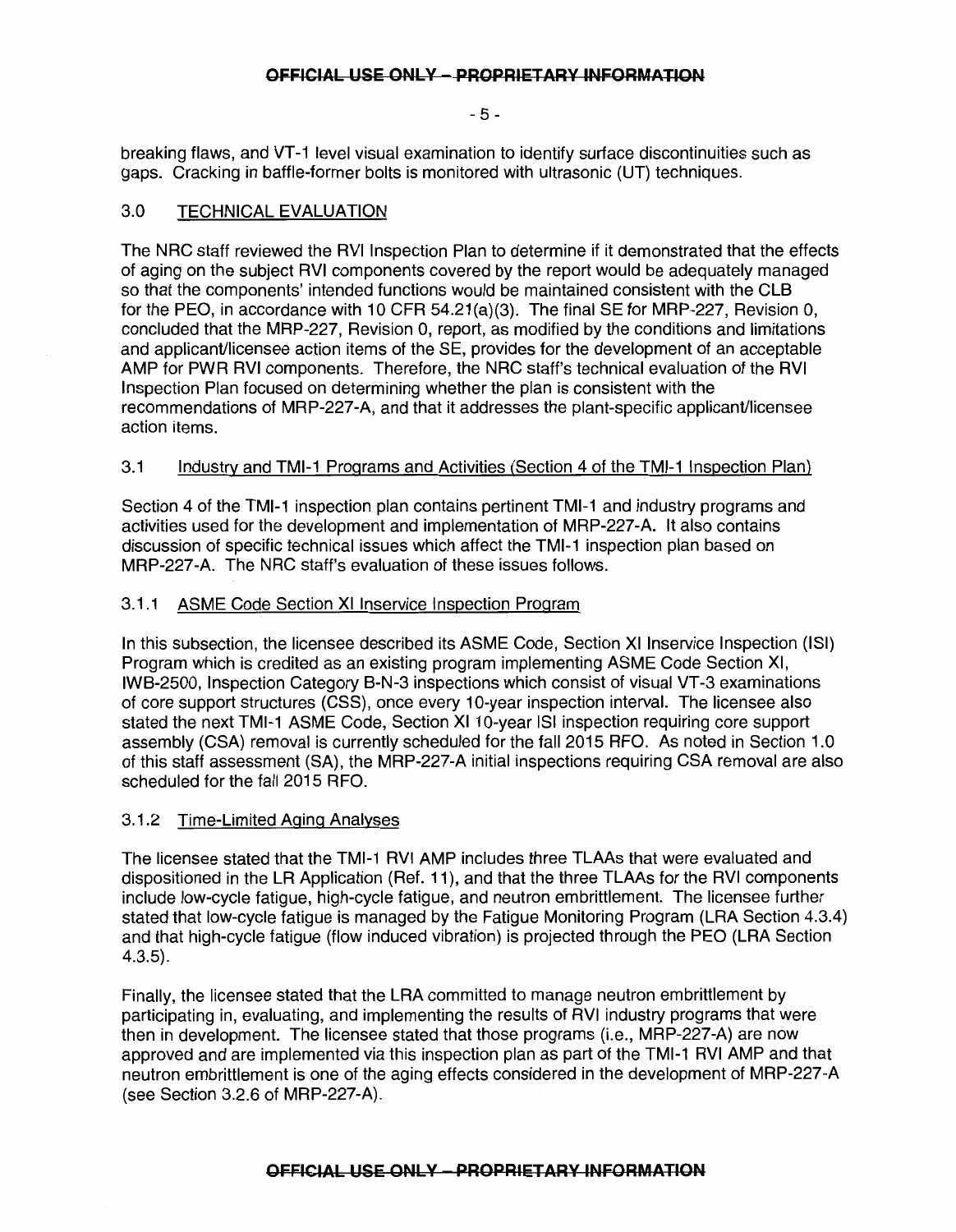- 6-

The NRC staff finds that the licensee's use of its RVI Inspection Program in accordance with MRP-227-A is acceptable and fulfills its commitment to manage neutron embrittlement via implementation of the industry program. No further action is necessary.

The licensee also stated that the responses to applicant/licensee action items 6 and 7 from the NRC SE for MRP-227-A may result in additional analyses justifying the use of the TMI-1 RVI and that as these are developed, any time-dependent aspects of these analyses will be identified and addressed through the PEO.

# 3.1 .3 Upper Core Barrel (UCB) Bolt and Lower Core Barrel (LCB) Bolt Analyses

In Section 4.1.6 of the RVI Inspection Plan, the licensee indicated that they have performed analyses to determine the tolerance of the RVI to broken or degraded UCB and LCB bolts. The analyses used the stress limits of the ASME Code, Section Ill, Subsection NG for threaded fasteners. Five different hypothetical combinations of degraded bolts were analyzed, which showed that large numbers of degraded bolts could be tolerated provided the degraded bolts are not adjacent. If the degraded bolts are adjacent, the number of degraded bolts that can be tolerated is fewer.

In Request for Additional Information (RAI) 1, the NRC staff asked the licensee whether the UCB and LCB bolt analyses are consistent with the recommended methodology of WCAP-17096-NP, Revision 2 (Ref. 12) for these bolts, and if not, whether the analyses would be revised if degradation is found in the bolts. In its November 6, 2013, non-proprietary response to RAI 1 (Ref. 3, Attachment 4), the licensee stated that the analyses would be consistent with the methodology of WCAP-17096-NP, Revison 2, as modified by the NRC staff's draft SE of the WCAP. The NRC staff finds this response acceptable since all industry comments have been resolved for the B&W component analyses, thus the methodology used for the UCB and LCB bolt analyses will be consistent with an NRC-approved methodology. Therefore, RAI 1 is resolved.

# 3.1.4 Past RVI Inspections

In Section 4.1.7 of the inspection plan, the licensee described RVI inspections that have been performed in the past at TMI-1. These include vent valve inspections, UCB bolt UT examinations, and core clamping measurements. All of the UCB bolts were examined in 2009 via UT with no recordable indications found. UT examination of the UCB bolts was also performed in 1991 with no recordable indications. The core clamping measurements were conducted in 2010 to fulfill the examination requirements for a one-time physical measurement of the differential height of top of the plenum rib pads to the reactor vessel seating surface. This measurement was taken with the plenum cover weldment rib pads, plenum cover support flanges, and CSS top flange inside the reactor vessel, but with the fuel assemblies removed per Section 4.3.1 of MRP-227-A. The licensee stated that the core clamping summary document concluded that there was no evidence of wear occurring during the service period and the measurements were acceptable. Therefore, the core clamping measurements at TMI-1 described above meet the one-time physical measurement requirement of MRP-227-A. In its November 6, 2013, response to RAI 2 (Ref. 3), the licensee confirmed that the 2009 UCB bolt examinations constitute the initial MRP-227-A required inspection of the UCB bolts for TMI-1, which were required within two RFOs of January 1, 2006. The licensee also noted that MRP-227 -A and the Final Report for MRP-228, "Materials Reliability Program: Inspection Standard for PWR Internals," (Ref. 17) were not completed in time to be fully implemented at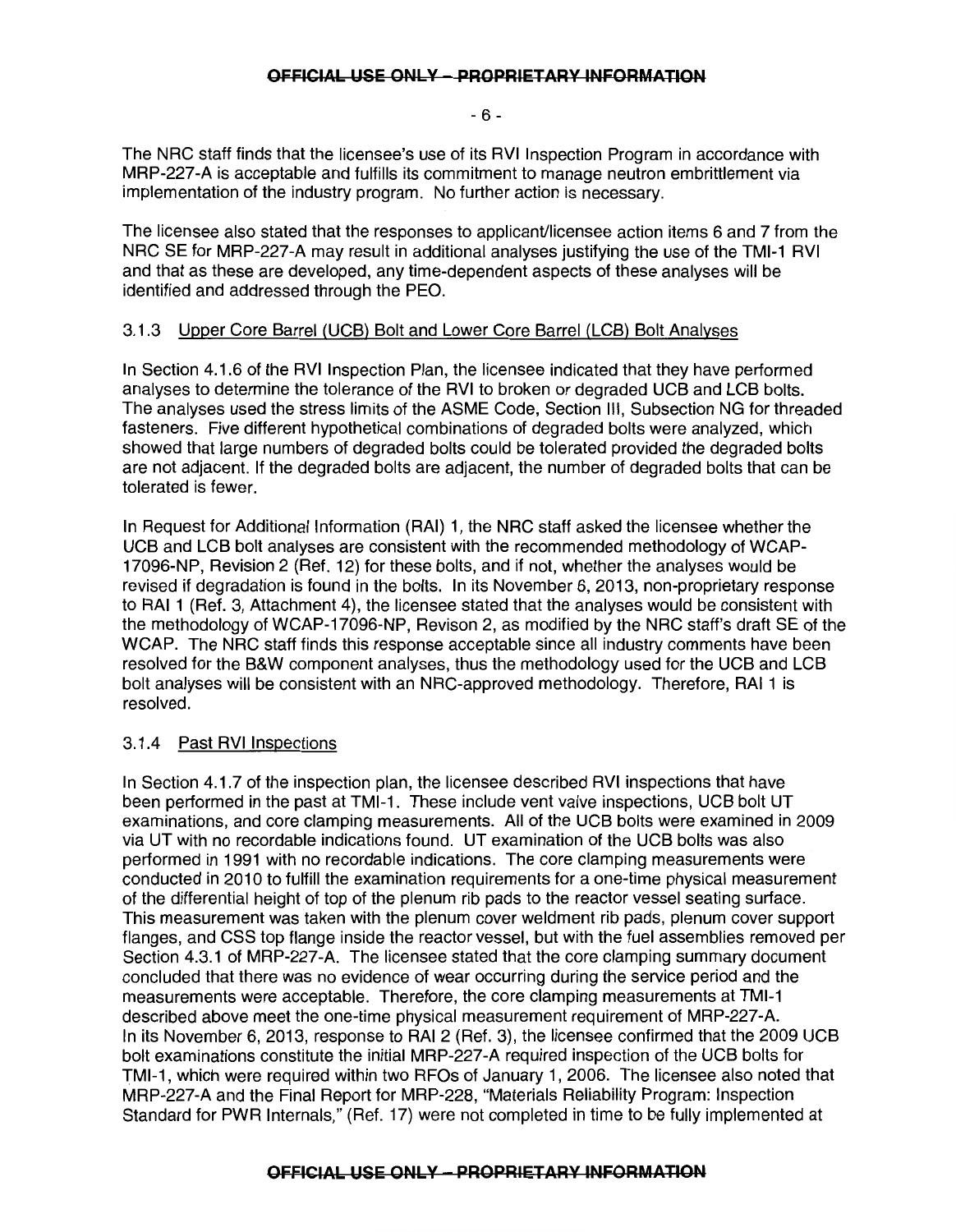### - 7 -

TMI-1 prior to this inspection; thus, the additional requirements for training and equipment as designated in MRP-228 were not fully applied. The licensee also stated that the examination technique used in 2009 was demonstrated at EPRI in Charlotte, North Carolina. The licensee additionally stated that a technical justification was completed for the examination process that was in accordance with MRP-228, Revision 0, and ASME Section V, Article 14, 2004 Edition, and that the examination technique was determined to be capable of detecting flaws greater than 28 percent cross sectional area with no false calls. The licensee also stated in its response to RAI 2 that the UCB bolts would be re-inspected in 2015 when the CSA is removed for the 10-year lSI inspections, and that these inspections will be fully compliant with MRP-227- A and MRP-228.

The NRC staff finds the response to RAI 2 acceptable because the licensee performed an inspection that was compliant with the guidance available at the time, followed the requirements of MRP-228 to the extent possible by preparing a technical justification, and will re-inspect the bolts at the next opportunity in full compliance with MRP-227-A requirements. Therefore, RAI 2 is resolved.

## 3.1.5 Consistency of the TMI-1 RVI Inspection Plan with MRP-227-A

In addition to its review of the licensee action items, the NRC staff reviewed the information provided in TMI's RVIInspection Plan for general consistency with MRP-227-A. Section 1.0 of MRP-227-A is the executive summary and is therefore not specifically addressed below.

## 3.1.5.1 Background (Section 2.0 of MRP-227-A)

Section 2.0 of MRP-227-A contains general background, a discussion of the scope, and applicability information.

The NRC staff verified the scope of the applicant's RVI program is consistent with that described in MRP-227-A, Section 2.0 (i.e., is limited to the RVI structural components). The applicability information of Section 2.4 of MRP-227-A is addressed in detail in Section 3.3.1 of this SE under the discussion of licensee action item 1.

## 3.1.5.2 Component Categorization and Aging Management Strategy Development (Section 3.0 of MRP-227-A)

This section of MRP-227-A provides information on the RVI design characteristics for the three different nuclear steam supply system (NSSS) designs, an overview of the applicable degradation mechanisms and effects, and a description of the process used to develop the aging management strategy recommendations of MRP-227-A, including screening for degradation mechanisms, categorization, and FMECA. Since this information is generic, it does not have a plant-specific parallel.

# 3.1.5.3 Aging Management Requirements (Section 4.0 of MRP-227-A)

This section of MRP-227-A provides the tables with the recommended inspections (technique, schedule of initial and subsequent inspections, and inspection coverage) for RVI components in the Primary, Expansion, and Existing Programs categories. The NRC staff checked the corresponding information for TMI-1 contained in Appendixes A and B of the RVI Inspection Plan, and found the information to be consistent with MRP-227 -A, Table 4-1 (B&W Plant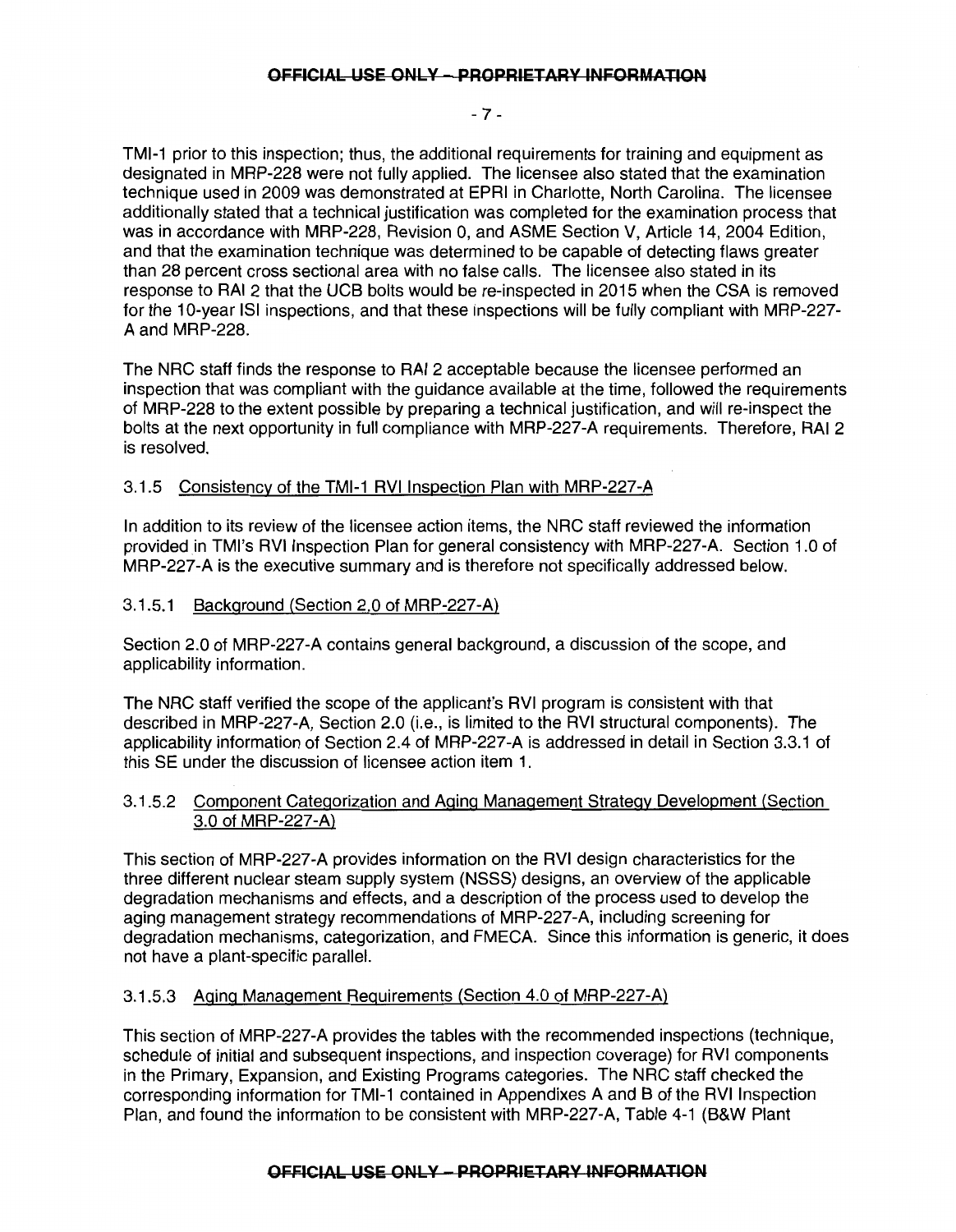- 8-

Primary Components") and 4-4 ("B&W Plants Expansion Components"). There are no Existing Programs components for B&W-design RVI.

# 3.1.5.4 Examination Acceptance Criteria and Expansion Requirements

Table 5-1 of MRP-227-A provides the acceptance criteria for the Primary and Expansion category components of B&W-design RVI. The expansion criteria define whether the inspection results for the Primary components trigger inspections of the expansion components. The NRC staff checked the corresponding information in Appendix C of the RVI Inspection Plan and finds it is consistent with the information of Table 5-1 of MRP-227-A.

## 3.1.5.5 Evaluation Methodologies (Section 6.0 of MRP-227-A)

This section of MRP-227-A provides recommended flaw evaluation methods to be used when the examinations recommended in Section 4.0 reveal relevant conditions. See Section 3.2 for the NRC staff's evaluation of the licensee's proposed evaluation methodologies.

## 3.1.5.6 Implementation Requirements (Section 7.0 of MRP-227-A)

Section 7 of MRP-227-A provides a summary of the implementation requirements. The implementation requirements are defined by the latest edition of Nuclear Energy Institute (NEI) Implementation Protocol NEI 03-08, "Guideline for the Management of Materials Issues," (Ref. 19) which includes implementation categories used in MRP-227-A including: (a) mandatory, which requires implementation of the guidelines at all plants; (b) needed, which provides an option for implementing the guidelines wherever possible or implementing alternative approaches; or (c) good practice, which recommends implementation of the guidelines as an option whereby significant operational and reliability benefits can be achieved at a given plant. Failure to meet a "needed" or a "mandatory" requirement is a deviation from the guidelines and a written justification for deviation must be prepared and approved as described in Appendix B to NEI 03-08. A copy of the deviation is sent to the MRP so that, if needed, improvements to the guidelines can be developed. A copy of the deviation is also sent, for information, to the NRC.

Based on the above, the NRC staff finds that the RVI Inspection Plan for TMI-1 is consistent with MRP-227-A, with respect to scope, examination inspection requirements and expansion criteria, acceptance criteria, evaluation methodologies, and implementation requirements.

# 3.2 TMI-1 RVI AMP Evaluation

The licensee evaluated the ten attributes of its AMP for RVI against the corresponding attributes from the GALL Report, Revision 2, Chapter XI.M16A, "PWR Vessel Internals Program Description," in Section 5.0 of the RVI Inspection Program. The attributes are: program scope, preventive actions, parameters monitored/inspected, detection of aging effects, monitoring and trending, acceptance criteria, corrective actions, confirmation process, administrative controls, and operating experience. The licensee concluded that the TMI-1 Reactor Internals AMP is consistent with the NUREG-1801 XI.MI6A program with no exceptions and no enhancements.

The NRC staff reviewed the licensee's evaluation of the ten AMP attributes described above against the criteria of the GALL Report, Revision 2, Chapter XI.M16A. The GALL Report, Revision 2, Chapter XI.M16A, states, under "Detection of Aging Effects," that the VT-3 visual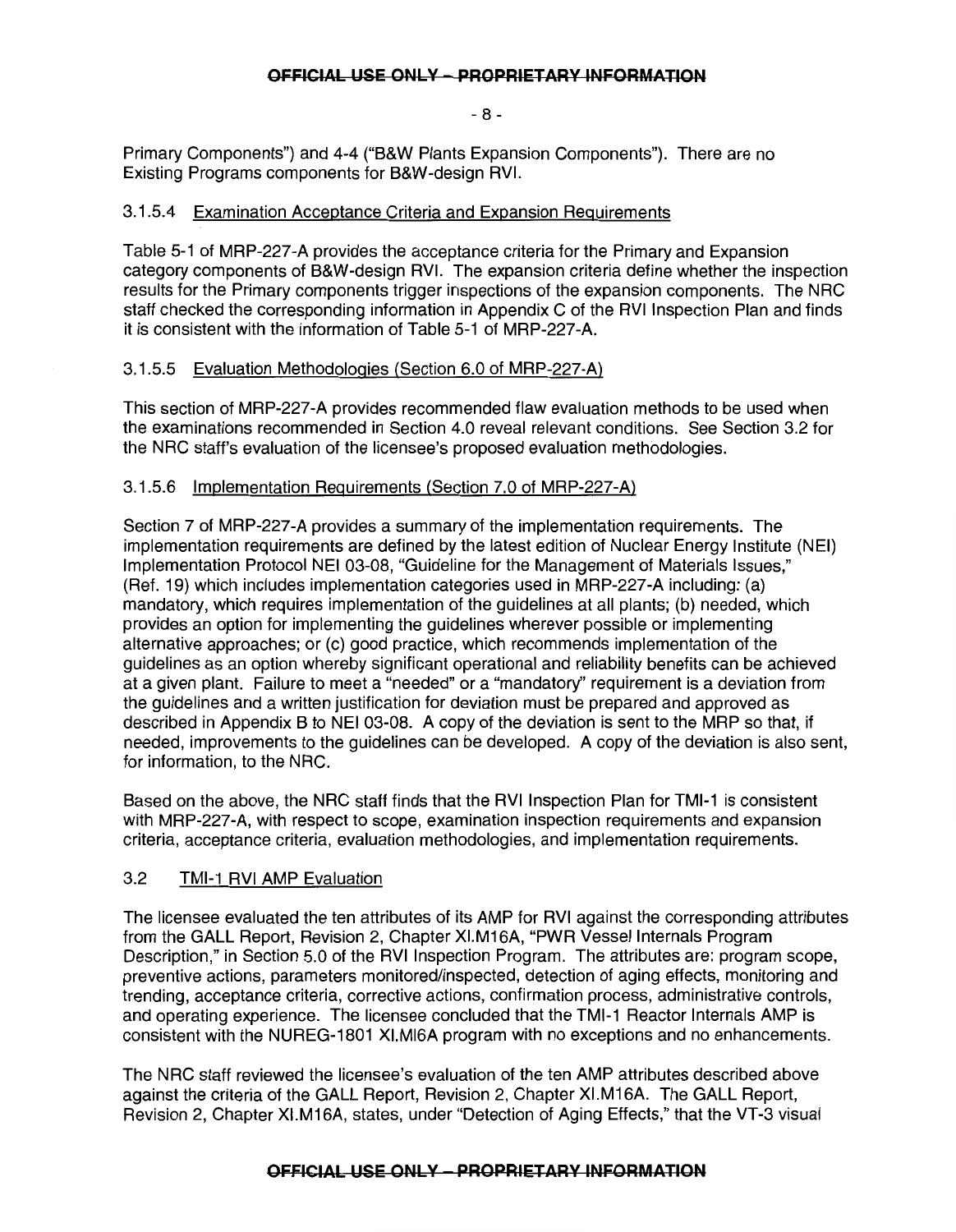- 9-

methods may be applied for the detection of cracking only when the flaw tolerance of the component or affected assembly, as evaluated for reduced fracture toughness properties, is known and has been shown to be tolerant of easily detected large flaws, even under reduced fracture toughness conditions. LR Interim Staff Guidance LR-ISG-2011-04, "Updated Aging Management Criteria for Reactor Vessel Internal Components for Pressurized Water Reactors," (Ref. 10) modified the statement regarding VT-3 examination such that a flaw tolerance evaluation would only be required for non-redundant components. In the licensee's evaluation of consistency with the detection of aging effects attribute of GALL, Revision 2, Chapter XI.M16A, the licensee stated that VT-3 examinations will be used to detect cracking only after evaluation of the flaw tolerance of the component or affected assembly, under reduced fracture toughness conditions, has been shown to be tolerant of easily detected flaws. The NRC staff notes that there are six TMI-1 Primary components and three Expansion components for which visual VT-3 examination is specified for detection of cracking (consistent with MRP-227-A). Since these flaw evaluations were not included in the RVI Inspection Plan (there is no requirement to do so), in RAI 4 the NRC staff requested the following of the licensee: (1) identify which components to be inspected with VT -3 will require flaw evaluations; (2) justify considering any of the components as redundant, and thus not performing a flaw evaluation; (3) describe how the flaw tolerance evaluations of the TMI-1 Primary and Expansion components will be documented and communicated to the NRC staff to support the staff's review; (4) confirm that these flaw tolerance evaluations will be completed prior to the initial inspections of the TMI-1 Primary components; and (5) discuss whether the flaw tolerance evaluations of the control rod guide tube (CRGT) spacer castings and incore monitoring instrumentation (IMI) guide tube spiders will be part of the plant-specific evaluation of cast austenitic stainless steel (CASS) components. The licensee committed to submit these flaw tolerance evaluations to the NRC by fall 2015.

In its November 6, 2013, response to RAI 4 (Ref. 3, 4), the licensee identified the 6 Primary and 3 Expansion components for which MRP-227-A specifies VT-3 inspections to detect cracking. In response to Item 1 of RAI 4, Table 2-6 of the licensee's response indicates that only one of the 6 Primary components would require a flaw evaluation. In response to Item 2 of RAI 4, the licensee provided a discussion justifying the redundancy of each component determined to be exempt from a flaw evaluation. The licensee generally determined the components to be redundant based on the fact that there is a population of like components supporting the same function, or because the design function of the component is relatively minor (for example, the Alloy X-750 lower grid dowel welds- the dowels cannot fall out of the lower grid even if the weld fails due to the orientation of the dowels). In addition, certain welds can perform their function if they are partially cracked. Also, in some cases the components provide an alternate method of attachment; for example, the lower grid pad-to-rib section welds, which are a backup to the Alloy X-750 dowels and stainless steel capscrews. Some components can also crack and still perform their design function. For example, each IMI spider casting has four arms, one of which could completely fracture and still allow the casting to perform its design function. The NRC staff compared the licensee's redundancy arguments with information on the affected components in MRP-227-A and Revision 1 of MRP-231, "Materials Reliability Program: Aging Management Strategies for B&W PWR Internals," (Ref 20) and finds that the arguments presented are consistent with other information on design, expected aging mechanisms, and the functionality analysis results for these components, and are therefore acceptable.

In response to RAI 4 Items 3 and 4, the licensee stated that for components requiring flaw tolerance evaluations, the evaluations will be completed and available onsite prior to the outage during which the inspections of the affected components will be performed, but that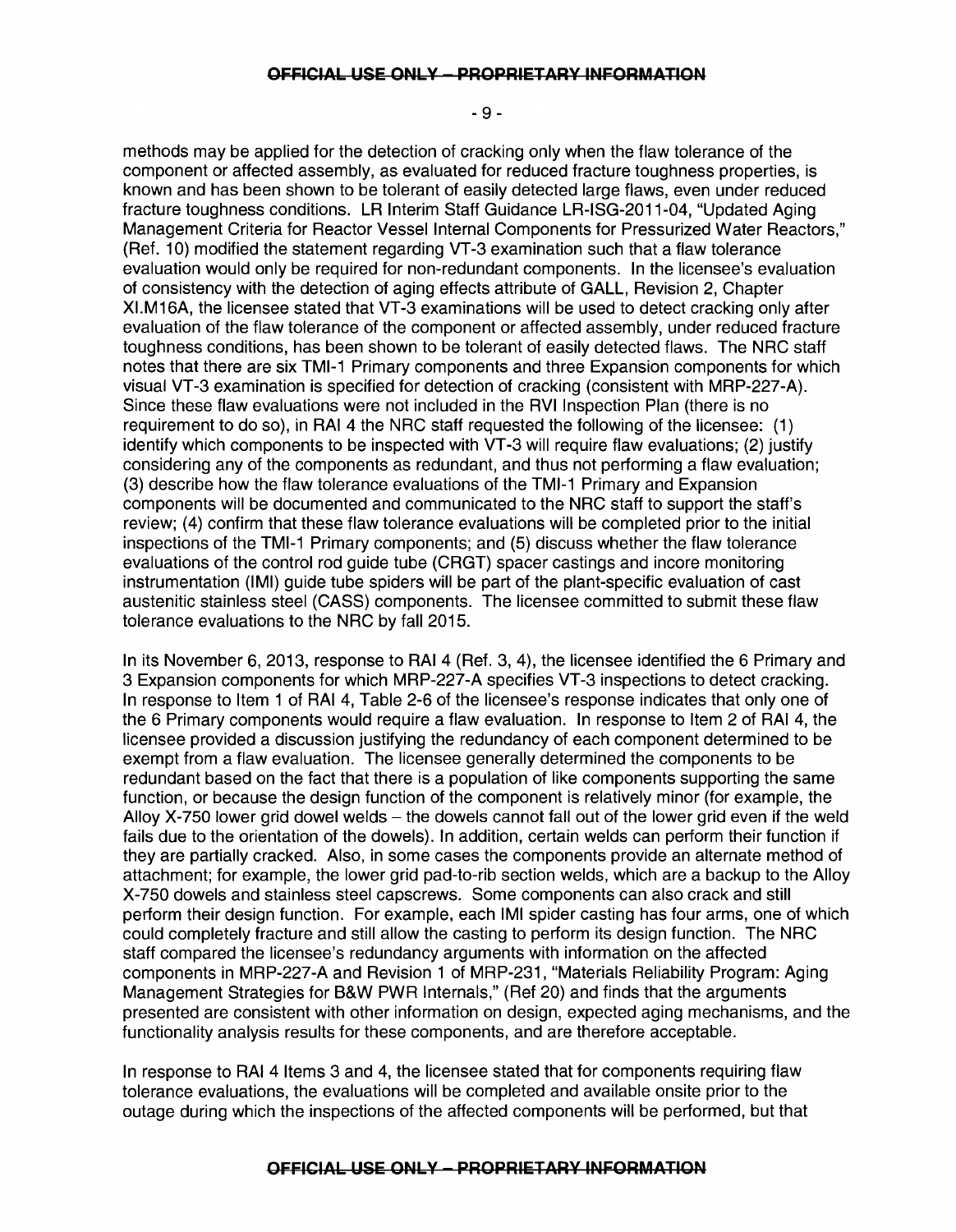$-10-$ 

per MRP-227-A and MRP-228 there is no requirement that these analyses be submitted to the NRC. The only component identified as requiring a flaw tolerance evaluation is the core barrel assembly: baffle plates, which will be inspected in 2017 per Table 4-1 of the RAI 4 response. The licensee also indicated in response to Item 5 of RAI 4 that the flaw tolerance evaluations of the CASS components subject to VT-3 would be separate evaluations and not part of the plantspecific evaluation of CASS the licensee committed to provide in its response to action item 7. However, in response to action item 2 of RAI 4, both CASS components were determined to be redundant. Therefore, no flaw tolerance evaluations of CASS components will be necessary. The NRC staff finds the licensee's response to RAI 4 acceptable because it identifies the components requiring a flaw evaluation, justifies the redundancy of components subject to VT-3 inspection for cracking, and confirmed that required flaw tolerance evaluations will be completed prior to the affected component inspections. Therefore, RAI 4 is resolved.

Also, in its description of the acceptance criteria attribute the licensee stated that components with degradation exceeding the examination acceptance criteria will be evaluated per MRP-227- A, but will also use the supplemental guidance of WCAP-17096, including any guidance resulting from the ongoing NRC review of that report. The NRC staff finds the licensee's proposed evaluation methodologies to be acceptable, provided the licensee uses MRP-227-A recommended evaluation methodologies and/or the guidance of the NRC-approved version of WCAP-17096 when available.

The GALL Report, Revision 2, Chapter XI.M16A, under "Operating Experience," states that a summary of observations of RVI aging degradation to date is provided in Appendix A of MRP-227-A. The applicant is expected to review subsequent operating experience (OE) for impact on its program or to participate in industry initiatives that perform this function. In its discussion of the OE element, the licensee identified B&W RVI-specific OE, but not TMI-1 specific OE. Therefore, in RAI 5, the NRC staff requested that the licensee identify any TMIspecific OE, the details of the OE if not contained in MRP-227-A, Appendix A, and any changes to the TMI-1 RVI Inspection Plan made as a result of the OE. The licensee's response to RAI 5 dated November 6, 2013, indicated that there was no TMI-1 degradation described in MRP-227-A or that occurred subsequent to the publication of MRP-227-A. The response noted the presence of upset metal on several components attributed to the plenum assembly being out of level during removal or installation. The licensee does not consider this aging degradation. The response also described degradation of two in-vessel components that are outside the scope of MRP-227-A. The NRC staff reviewed this information and finds that the licensee adequately addressed plant-specific OE. Therefore, RAI 5 is resolved.

Based on its review, as supplemented by the responses to RAI 4 and 5, the NRC staff found the attributes of the licensee's program are consistent with the GALL Report, Revision 2, with no exceptions and no enhancements. The NRC staff also notes that the licensee included implementation of a low-leakage core design as a preventive action in addition to the Primary Water Chemistry Program. With regard to components exhibiting degradation exceeding the examination acceptance criteria of MRP-227-A, the licensee will use the supplemental guidance of WCAP-17096, including any guidance resulting from the ongoing NRC review of that report.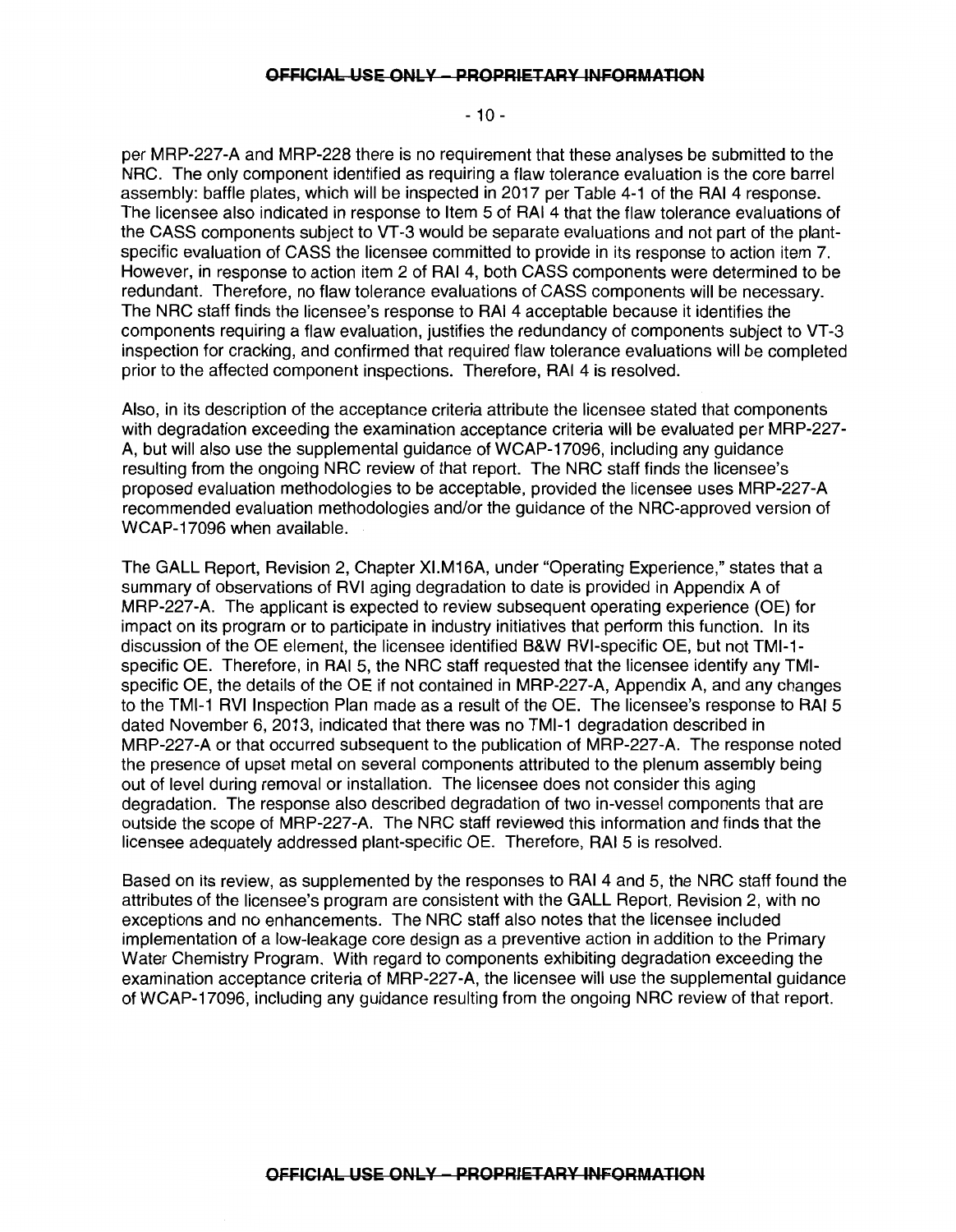## - 11 -

## 3.3 Licensee Action Items from SE of MRP-227, Revision 0

The NRC staff's final SE of MRP-227, Revision 0 (Ref. 8), contained 8 plant-specific applicant/licensee action items. The NRC staff determined that licensee action items 1, 2, 4, 6, 7, and 8 are applicable to TMI-1 and licensee action items 3 and 5 are not applicable to TMI-1.

## 3.3.1 Licensee Action Item 1

Per Section 4.2.1 of Reference 8, each licensee is responsible for assessing its plant's design and operating history and demonstrating that MRP-227-A is applicable to the facility. Each licensee shall refer, in particular, to the assumptions regarding plant design and operating history made in the FMECA and functionality analyses for reactors of their design (i.e., Westinghouse, Combustion Engineering (CE), or B&W) which support MRP-227-A. The licensee shall also describe the process used for determining plant-specific differences in the design of their RVI components or plant operating conditions, which result in different component inspection categories. Finally, the licensee shall submit this evaluation for NRC review and approval as part of its application to implement MRP-227-A.

## 3.3.1.1 Licensee Evaluation

In Section 4.2.2.1 of the RVI Inspection Plan, the licensee listed the assumptions found in Section 2.4 of MRP-227-A, followed by their applicability to TMI-1 as follows:

• 30 years of operation with high leakage core loading patterns (fresh fuel assemblies loaded in peripheral locations) followed by implementation of a low-leakage fuel management strategy for the remaining 30 years of operation.

The fuel management program for TMI-1 changed from a high to a low leakage core loading pattern prior to 30 years of plant operation. This change was started in TMI-1 Cycle 6 (1987) and has been continually implemented through the most recent fuel cycle, TMI-1 Cycle 19 (2011 ). This change is considered to be a preventative action to lessen the effects of aging on the TMI-1 RV Internals. TMI-1 will continue to use low-leakage core loading pattern.

• Base load operation, i.e., typically operates at fixed power levels and does not usually vary power on a calendar or load demand schedule.

TMI-1 operates as a base load unit.

• No design changes beyond those identified in general industry guidance or recommended by the original vendors.

MRP-227-A states that the requirements are applicable to all U.S. PWR operating plants as of May 2007 for the three designs (i.e., B&W, Westinghouse, and CE) considered. No modifications have been made to the TMI-1 RV Internals since May 2007.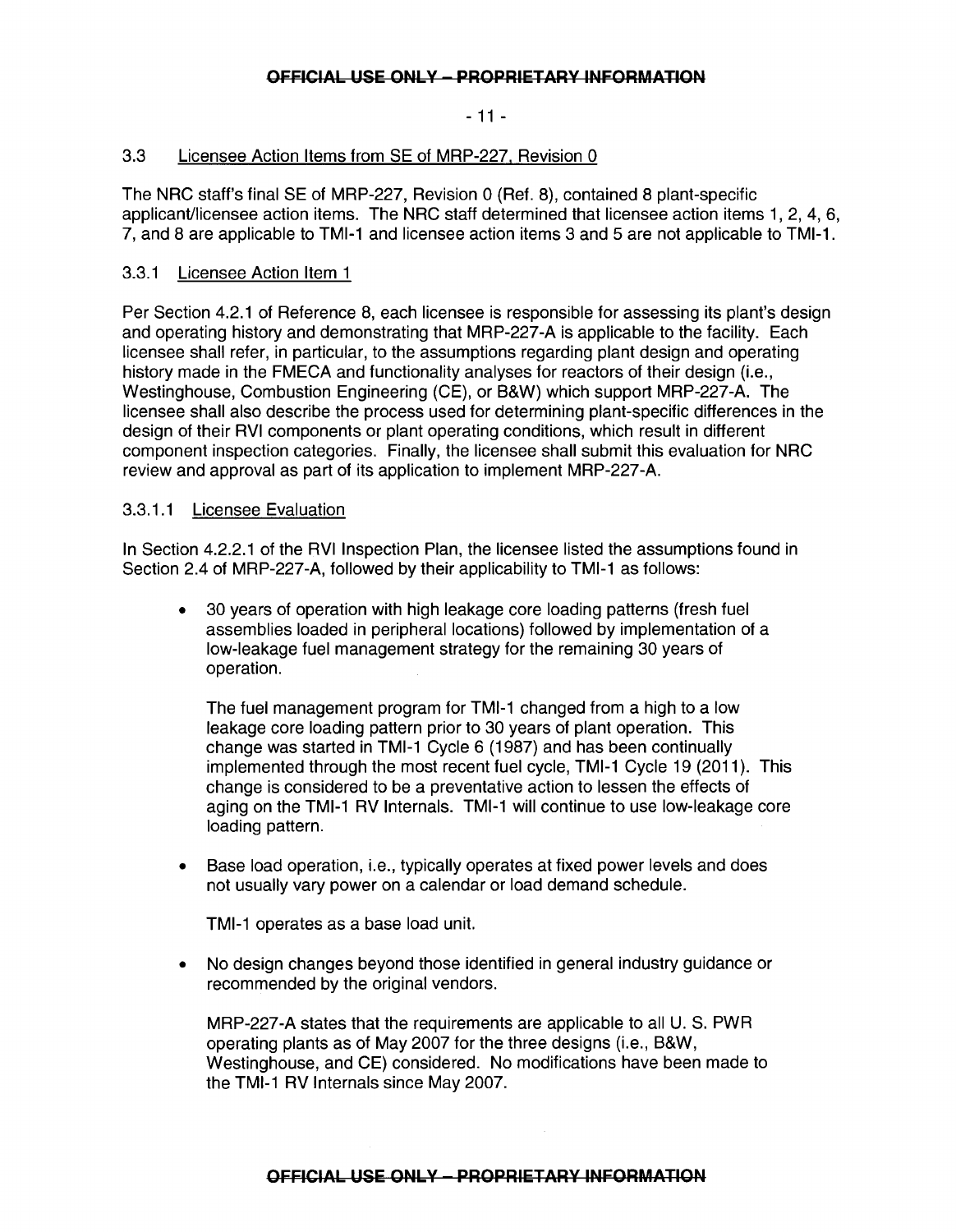#### $-12-$

The licensee also stated that Section 4 of MRP-190, "Materials Reliability Program: Failure Modes, Effects, and Criticality Analysis of B&W-Designed PWR Internals (MRP-190)," (Ref. 13) (the FMECA) contains 6 assumptions and observations and that, these assumptions are either bounding or methodological, and do not require plant-specific verification for each of the B&Wdesigned operating units. The licensee also stated that TMI-1 intends to apply for a measurement uncertainty recapture (MUR) power uprate in the future, and that the impact of that power uprate or any other power uprates will be formally reviewed and reported as part of the license amendment request for the power uprate.

### 3.3.1.2 NRC Staff Assessment

In its response to action item 1, the licensee addresses the three general assumptions made in the analyses used to develop the MRP-227-A inspection. The licensee's response confirms that TMI-1 has operated consistently with the 3 general assumptions stated in MRP-227-A Section 2.4: (1) switch to low-leakage core at or before 30 calendar years of operation; (2) operation as a base load unit; and (3) no design modifications other than those recommended by the NSSS vendor or general industry guidance. The licensee further stated that it would continue to implement a low-leakage core design, and will evaluate the effects of any future power uprates on the RVI Inspection Program.

However, MRP-227-A, Section 2.4 also states:

The guidelines are based on a broad set of analyses about plant operation, which encompass the range of current plant conditions for the U.S. domestic fleet of PWRs. The functionality assessments and supporting aging management strategies in MRP-231 and MRP-232 provide the basis for these guidelines. These evaluations were based on representative configurations and operational histories, which were generally conservative, but not necessarily bounding in every parameter.

In its review of MRP-227, Revision 0, the NRC staff did not endorse the three basic assumptions above as sufficient to verify plant-specific applicability of the guidelines. Section 3.2.5.1 of the NRC staff's final SE of MRP-227-A provides additional background on the concerns regarding plant-specific applicability verification. The NRC staff performed an independent assessment to determine if plant-specific information could potentially affect the applicability of MRP-227-A to TMI-1.

As described in the report summary for MRP-227-A, the key steps in development of the guidelines are:

- 1. development of screening criteria, with susceptibility levels for the eight postulated aging mechanisms relevant to reactor internals and their effects;
- 2. initial component screening and categorization, using susceptibility levels and FMECA (failure modes, effects, and criticality analysis) to identify the relative ranking of components;
- 3. functionality assessment of degradation for components and assemblies of components; and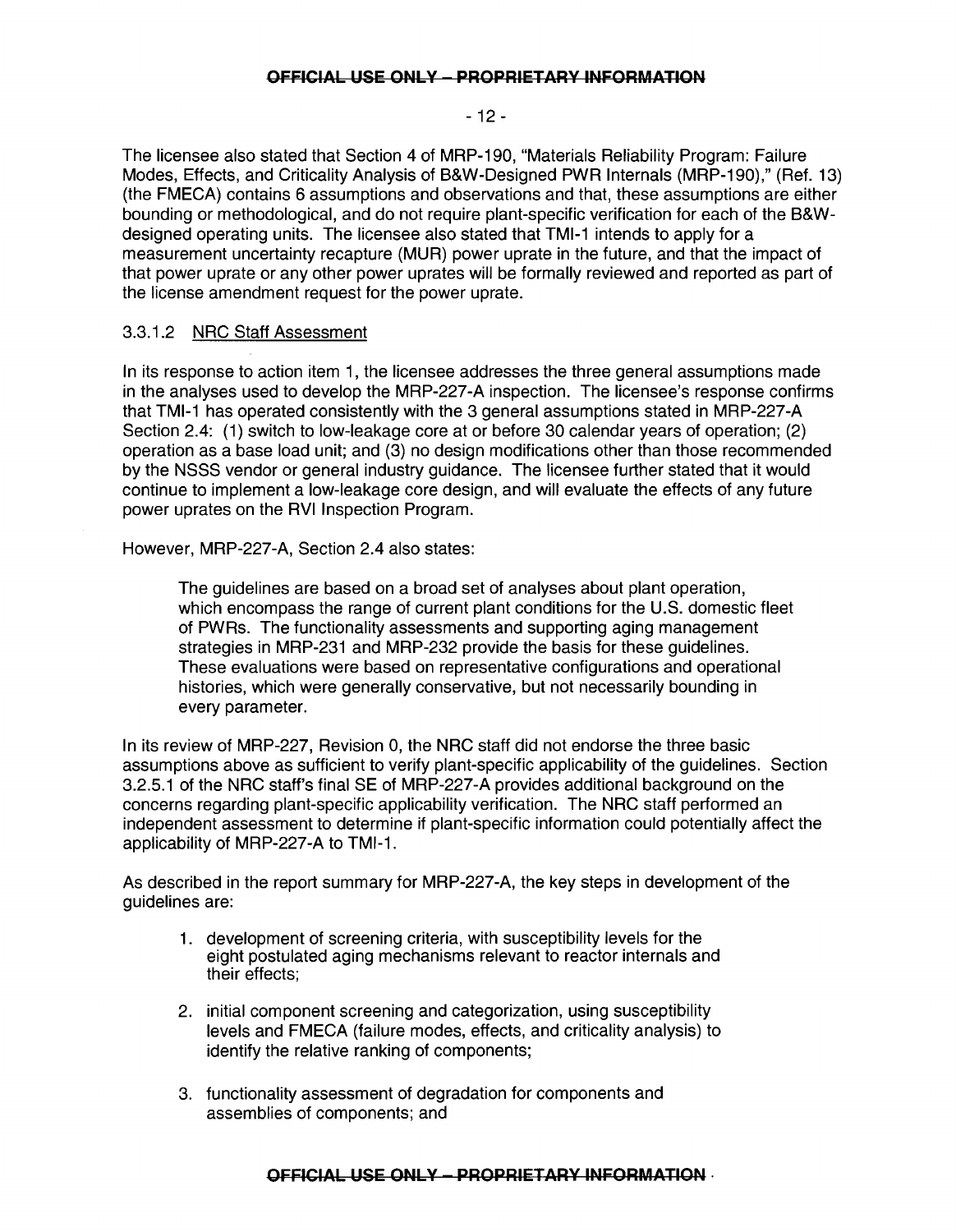- 13-

4. aging management strategy development combining results of the functionality assessment with component accessibility, operating experience, existing evaluations, and prior examination results to determine the appropriate aging management methodology, baseline examination timing, and the need for and the timing of subsequent inspections.

For B&W plants, the screening process is documented in MRP-189, Rev. 1, "Materials Reliability Program: Screening, Categorization, and Ranking of B&W-Designed PWR Internals Component Items (MRP-189-Rev. 1)," (Ref. 15); FMECAs are documented in MRP-190 (Ref. 13); functionality analyses are described in MRP-229, Rev. 3, "Materials Reliability Program: Functionality Analysis for Babcock & Wilcox Representative PWR Internals (MRP-229-Rev. 3)," (Ref. 14); and generic aging management strategies are documented in MRP-231, Rev. 2.

Section 2.2 of the NRC staff's SE of MRP-227, Rev. 0 (Ref. 8), notes that the FMECA was a qualitative process that included expert elicitation by technical experts, and that expert elicitation was used for developing the technical basis for categorization of various RVI components under different categories based on the combination of the likelihood of component degradation due to one or more of the eight degradation mechanisms, and the severity of safety consequences. Based on this, the NRC staff concludes that the FMECA results are unlikely to be affected by plant-specific variations in parameters such as neutron fluence, unless additional aging mechanisms could screen in as a result of the variation, or aging mechanisms becoming significantly more severe.

According to MRP-227-A, Section 3.3.1, the most affected PWR internals were placed into Category C based upon the FMECA results, while the components that are only moderately affected were placed into Category B. In addition, the FMECA process determined that some components not initially in Category A were sufficiently unaffected by consequences to be subsequently placed into Category A. In addition to this categorization using FMECA, a more refined assessment involved a functionality assessment of some of the components other than Category A components with the intent to determine the tolerance of components and systems of components to aging degradation effects. When the functionality assessments were completed, all PWR internals were placed into the four functional groups (Primary, Expansion, Existing Programs, or No Additional Measures).

Since the final categorization of RVI components largely depended on the results of the FMECA and functionality analyses, the NRC staff's evaluation of plant-specific applicability of MRP-227-A to TMI-1 focused on identification of the plant-specific information which could affect the conclusions of the FMECAs and generic functionality analyses supporting MRP-227-A.

Any RVI component item designated as Category C, or later as Primary, in accordance with the new categorization need not be reviewed because it is already in the highest risk category. Therefore, the NRC staff's review focused on examination of the RVI component items in Table 3-1 of MRP-227-A to determine whether the RVI component items designated as Category B could be reclassified as Category C based on plant-specific variations in parameters such as neutron fluence, temperature, and stress, instead of the generic assumptions used in the screening, FMECA, and functionality analyses.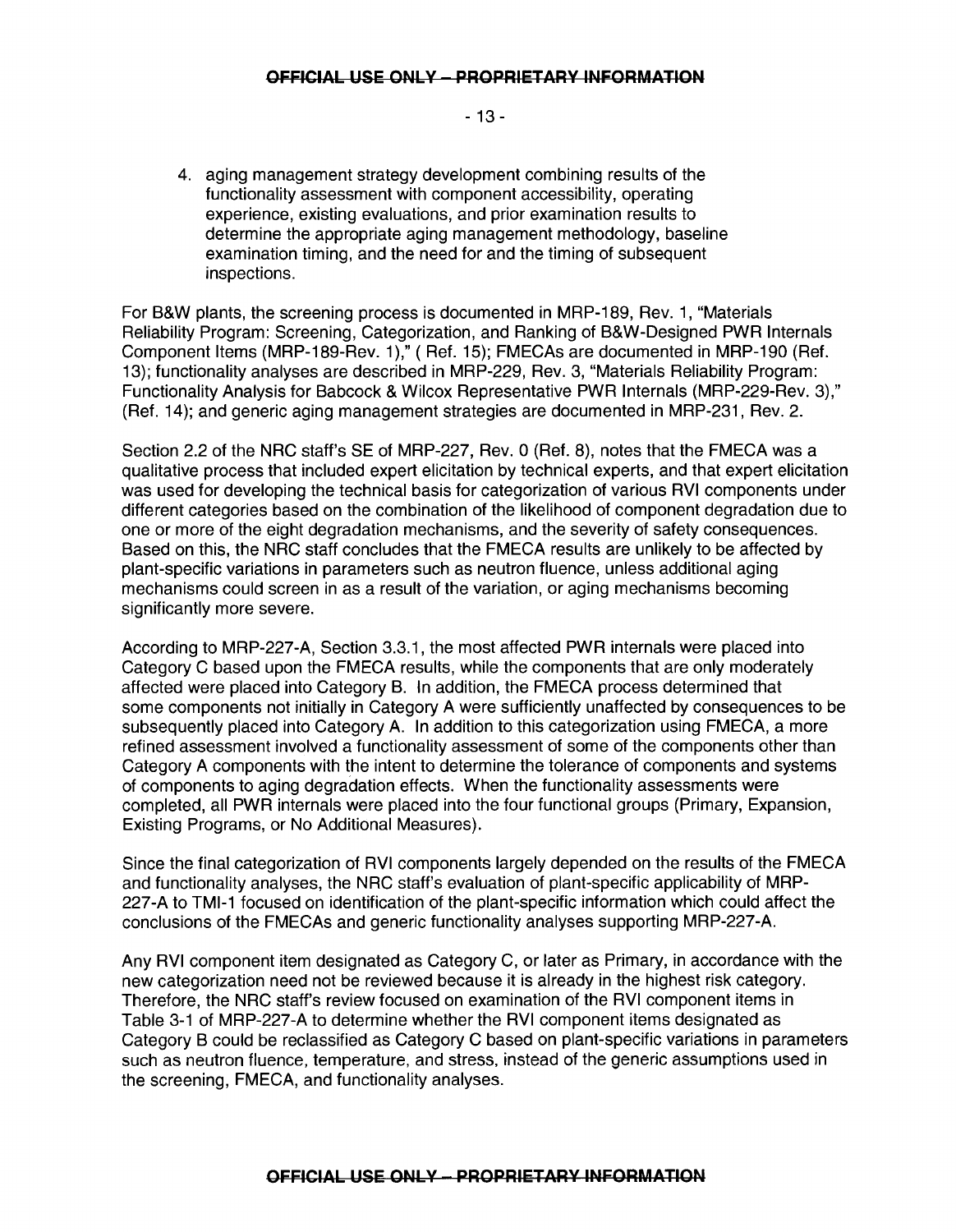#### - 14-

According to this principle, the following 12 RVI component items designated as Category B in Table 3-1 needed to be reviewed (except for those that do not apply to TMI-1):

- CRGT Assembly
	- o CRGT Spacer Castings
- Core Barrel Assembly
	- o Core Barrel Cylinder (including the vertical and circumferential seam welds)
	- o Former plates
	- o External BB bolts
	- o Inaccessible Locking Device and Locking Weld for Core Barrel-to-Former (CB) Bolts and External BB Bolts
	- o Upper Thermal Shield (UTS) Bolts
	- o Surveillance Specimen Holder Tube (SSHT) Bolts (Crystal River Unit 3 (CR-3), Davis-Besse (DB))
- Upper Grid Assembly
	- o Upper Grid Fuel Assembly Support Pads: Alloy X-750 Dowel Locking Weld (except DB)
- Lower Grid Assembly
	- o Lower Grid Fuel Assembly Support Pad Component items: Pad, Pad-to-Rib Section Weld,
		- Alloy X-750 Dowel, Cap Screw, Their Locking Welds
	- o X-750 Bolts for Lower Grid Shock Pads {TMI-1 only)
	- o Lower Thermal Shield (LTS) Bolts

For the eleven components listed above applicable to TMI-1, the NRC staff used the following process to evaluate whether plant-specific information could change the aging management recommendations:

- Evaluate whether a fluence increase of 50 percent from the assumed fluence screening value in MRP-189 would result in additional aging mechanisms screening in, or whether already screened-in aging mechanisms would increase in severity.
- Review information in FMECA and functionality analysis to determine if any detailed quantitative analyses were performed that assumed certain numerical values of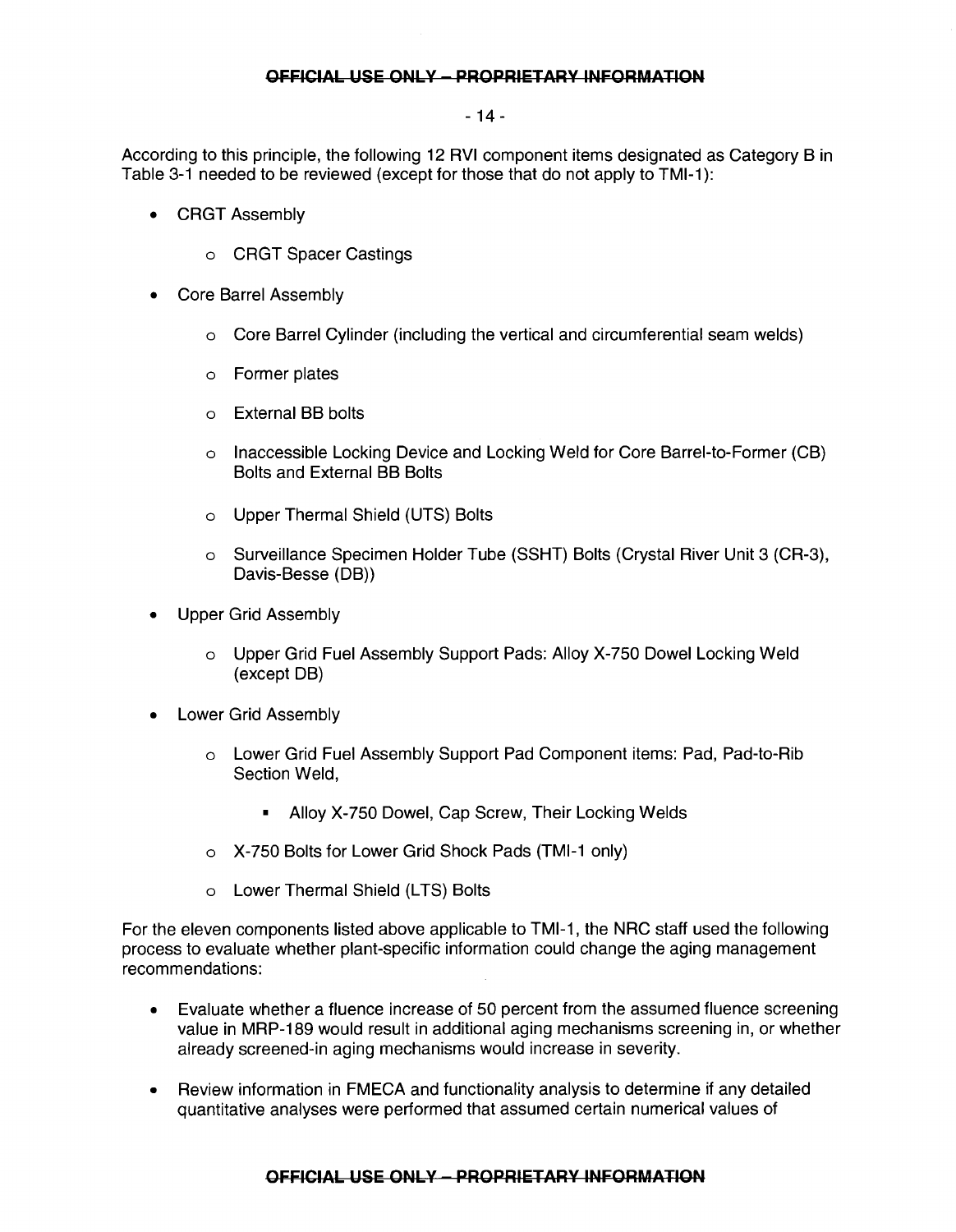## - 15 -

parameters, such as the neutron fluence and stress analyses performed for certain components in MRP-229. If generic quantitative analyses were performed, evaluate whether a change in the analysis conclusions would result from a fluence increase of 50 percent from the values assumed in the analysis.

• If additional aging mechanisms or an increase in severity could occur, evaluate the effect on component categorization, (i.e., should Category B be elevated to Category C).

Only variations in neutron fluence, not temperature were considered because the variation in core inlet and outlet temperatures across the B&W fleet is less than 4' F; however, reactor pressure vessel (RPV) inner diameter fluences vary almost 50 percent from the highest to lowest plant in the fleet.

## 3.3.1.2.1 Evaluations of Specific Components

## CRGT Spacer Castings

 $[[$   $]]$ this component was elevated to "Primary" in MRP-227-A. Therefore, the only potential impact from a change in screening assumptions would be the screening in of additional degradation mechanisms which might affect the type of inspection performed. Although the castings were [[ ]] the castings are already being inspected for cracking since TE is only a problem if cracking is present.

 $\prod$ 

]] Therefore,

the NRC staff concludes that determination of categorization of CRGT spacer castings with respect to various degradation mechanisms remains qualitative, and this determination was not based on any generic quantitative analysis from which certain parameters can be revised using TMI-1 plant-specific information. [[

]]

 $\prod$ 

]] Even a doubling of this fluence value would not result in screening in the CRGT spacer castings for additional fluence-dependent aging mechanisms, for instance IE. Further, although TE is dependent on operating temperature and time, the variation in coolant temperature across the B&W fleet is too small for significant differences in the rate of TE or the final fracture toughness. Since no additional aging mechanisms would screen in based on a 50 percent fluence increase, the NRC staff concludes that the final categorization for the CRGT spacer castings is unlikely to be affected by any TMI-1 plantspecific information.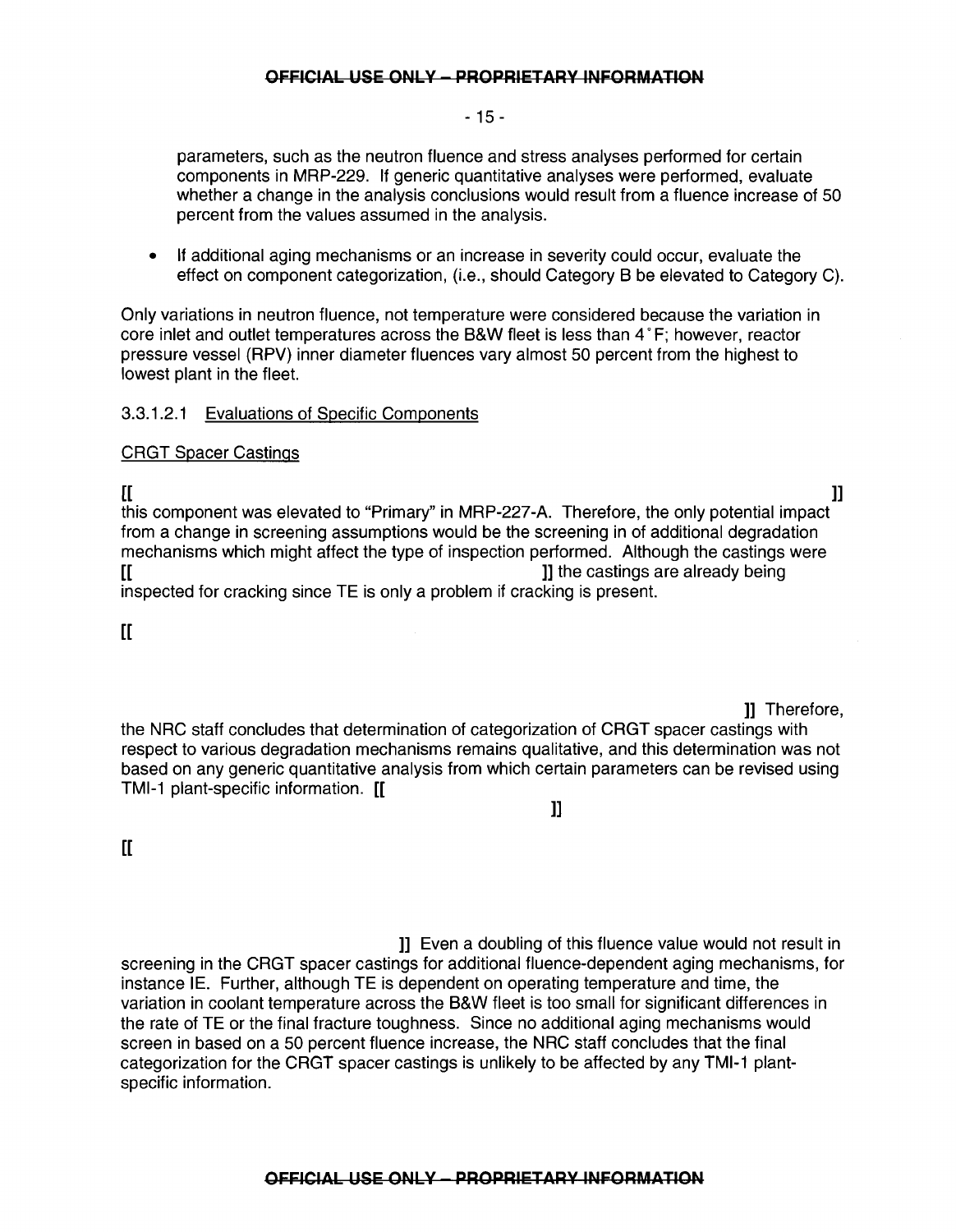- 16-

### Core Barrel Cylinder (including the vertical and circumferential seam welds)

 $\mathbf{I}$ 

]] Based on this information, the NRC staff determined an increase in the fluence of 50 percent would not result in the core barrel cylinder exceeding the screening criteria for additional fluence-related aging mechanisms (IASCC and void swelling), and the relative susceptibility of the baffle plates and core barrel cylinder would remain unchanged,  $\mathbf{r}$ 

]] Since the applicable aging mechanisms and the relative susceptibility to these mechanisms would not change with a 50 percent increase in fluence, the NRC staff finds final categorization of the baffle plates as Primary and core barrel cylinder as Expansion is appropriate, and that this categorization would be unlikely to change based on TMI-1 specific information.

### Former Plates

 $\mathbf{I}$ 

 $\overline{\mathbf{u}}$ 

 $[$ [ $]$ 

]] Therefore, the NRC staff concludes that revision of categorization of IASCC for former plates from Category C to Category A is not sensitive to plant-specific information.

## Further, since [[

]] the NRC staff determined that it is unlikely that a TMI-1 plant-specific void swelling analysis for former plates would show an increase of 50 percent void swelling and elevate its categorization from Category A to Category C. Therefore, the NRC staff concludes that revision of categorization of void swelling for former plates from Category C to Category A is not sensitive to plant-specific information.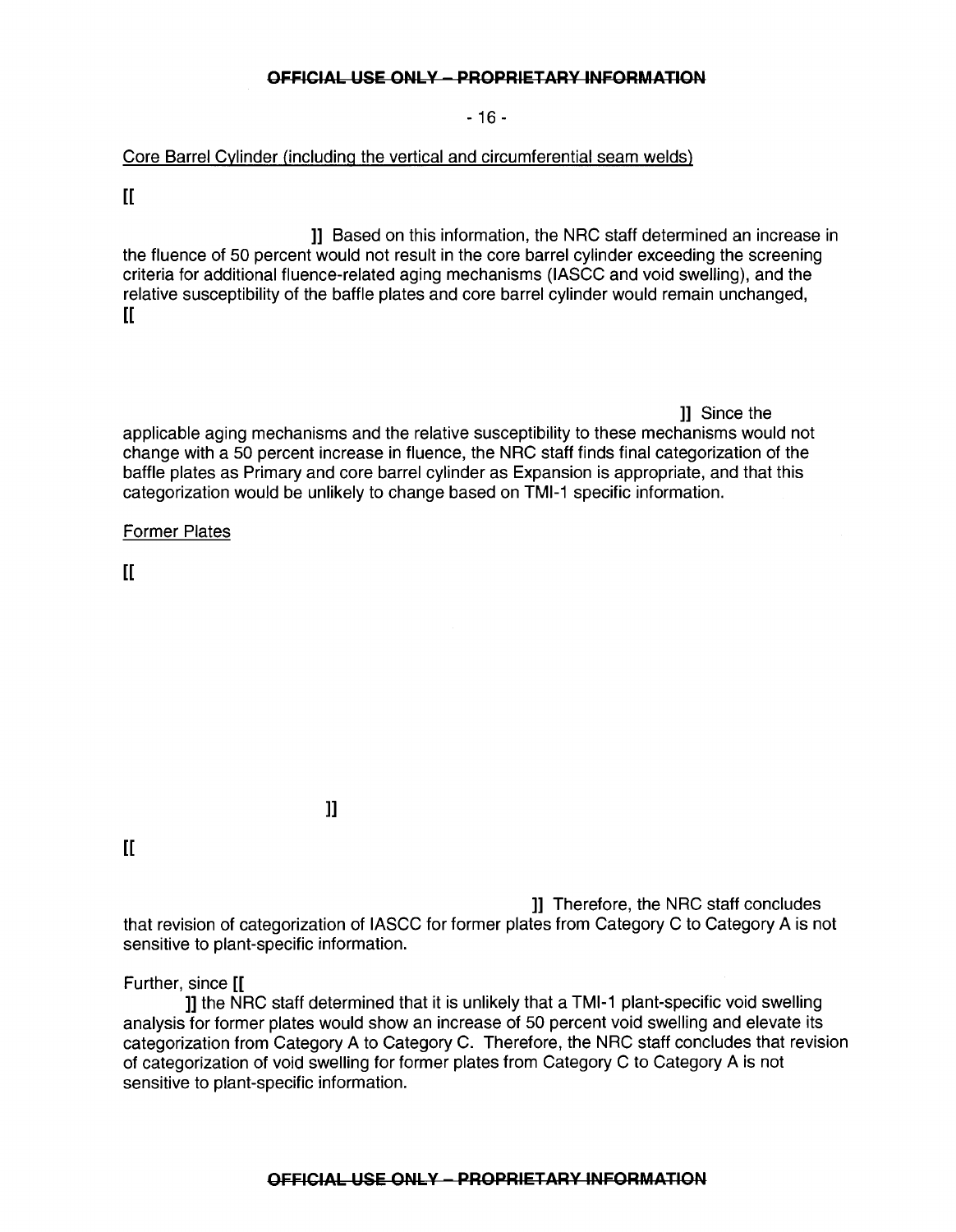#### - 17-

It should be noted that determination of categorization of various degradation mechanisms other than IASCC and void swelling for former plates remains qualitative, and this determination was not based on any generic quantitative analysis from which certain parameters can be revised using TMI-1 plant-specific information. In summary, the NRC staff concludes that the re-categorization of the former plates and the underlying generic analyses is not sensitive to plant-specific information.

The former plates were re-defined as [[

]] Since the limited additional information provided in this section regarding the former plates is very general, the NRC staff concludes that the final categorization for former plates is unlikely to be affected by any TMI-1 plant-specific information.

## External Baffle-to-Baffle (BB) Bolts

 $\mathbf{r}$ 

]] The NRC

staff reviewed the calculated values of the critical parameters in the two generic evaluations/analyses and determined that in each case, the margin in the results is not sufficient to tolerate possible changes caused by TMI-1 plant-specific information while still supporting Category B categorization.

Nevertheless, the NRC staff concludes that even if the categorization of external BB bolts was changed from Category B to Category C after TMI-1 plant-specific information was considered, it would have no impact on the applicability of MRP-227-A to TMI-1. This is because inaccessibility of the external BB bolts makes their final categorization as Primary not practical. Therefore, redefining them as Expansion [[  $\qquad \qquad$  ]] is appropriate. Further, due to the relatively low neutron fluence level, the external BB bolts are less susceptible to degradation than the internal BB bolts and baffle-to-former (FB) bolts [[

]], and the condition of the external BB bolts can be inferred from the inspection results of internal BB bolts and FB bolts. The functionality of the external BB bolts will be evaluated as part of the licensee's analysis fulfilling applicant/licensee action item 6 (see SA Section 3.3.6). Based on the above discussion and the rather general additional information provided in [[ ]] regarding the external BB bolts, the NRC staff concludes that the final categorization for the external BB bolts is unlikely to be affected by any TMI-1 plant-specific information.

Internal BB Bolts

 $\mathbf{I}$ 

]] Therefore, the internal BB bolts will remain bounded by the external BB bolts with respect to IASCC susceptibility. This relationship is unlikely to change due to plant specific information since the fluence on the internal BB bolts will always be greater than the fluence on the external BB bolts. Therefore, the internal BB bolts will always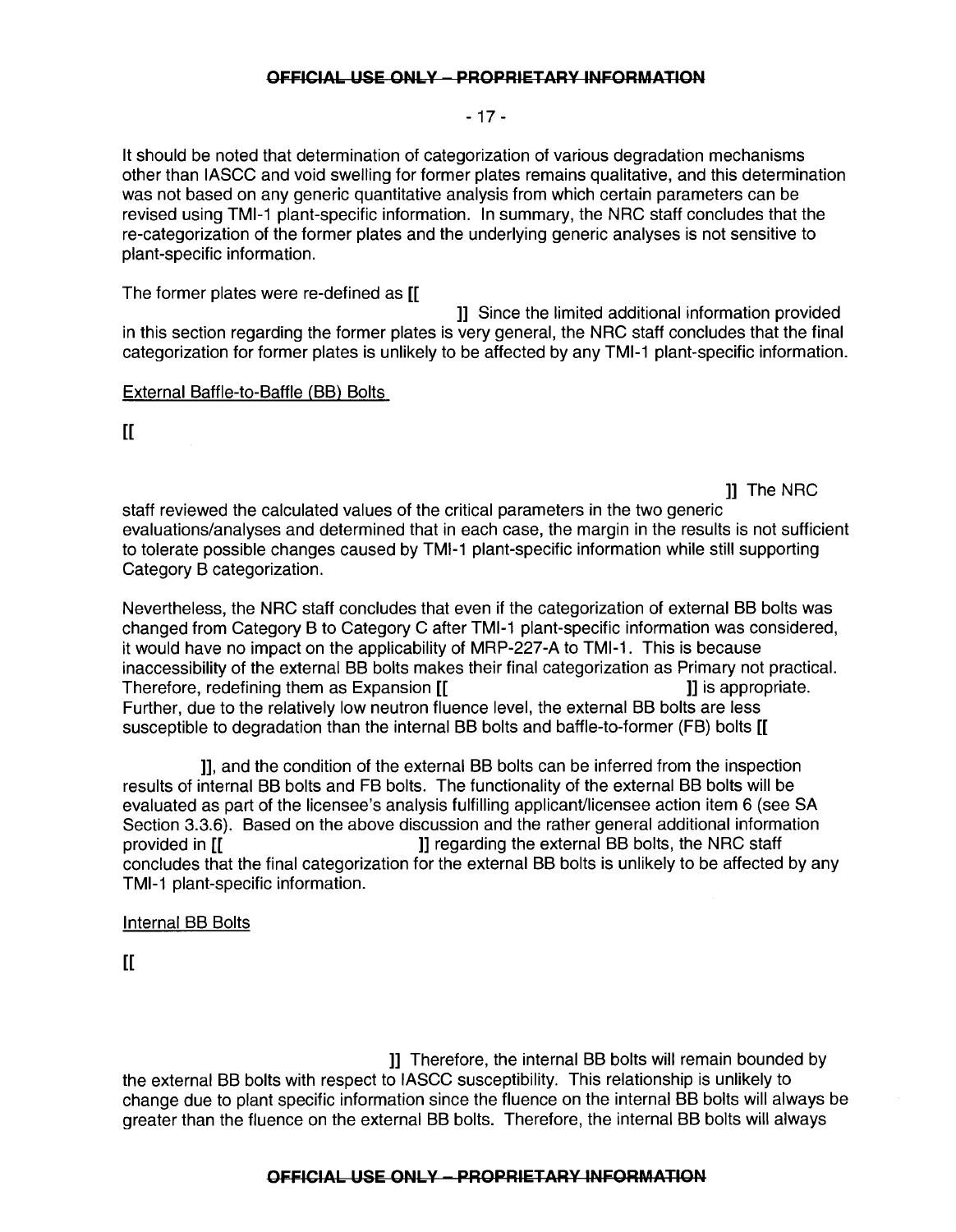#### - 18-

have greater stress relaxation, which results in lower stresses on the bolts, and thus, decreases the IASCC susceptibility.

### Inaccessible Locking Device and Locking Weld (CB Bolts and External BB Bolts)

The staff reviewed the  $\mathsf{[}$  [[  $\qquad \qquad$  ]] for these devices, and determined that a 50% increase in fluence would not cause an additional mechanism to screen in, since all fluence-related aging mechanisms already screen in for the locking devices. Variations in temperature and fluence would not cause these devices to screen in for fatigue, wear, or stress relaxation. The NRC staff reviewed [[  $\qquad$  ]] and found no generic evaluation supporting the categorization of this item as Category B. Therefore, the NRC staff concludes that determination of categorization of inaccessible locking device and locking weld (CB bolts and external BB bolts) with respect to various degradation mechanisms remains qualitative, and this determination was not based on any generic quantitative analysis from which certain parameters can be revised using TMI-1 plant-specific information.

Further, inaccessibility of this item makes its classification as Expansion [[

]] appropriate. Due to the lower neutron fluence, the locking device and locking weld of CB bolts and external BB bolts are less susceptible to degradation than the locking device and locking weld of FB bolts and internal BB Bolts [[

]], and the condition of this RVI component item can be inferred from the inspection results of the accessible locking device and locking weld of FB bolts and internal BB Bolts.

Based on the above discussion and the rather general additional information provided in [[ ]] regarding the inaccessible locking device and locking weld, the staff concludes that the final categorization for the inaccessible locking device and locking weld is unlikely to be affected by any TMI-1 plant-specific information.

## UTS and LTS Bolts

 $\prod$ 

]] An increase in the fluence of 50% would not cause the UTS bolts to screen in for any fluence-dependent aging mechanisms. These bolts were not within the scope of the functionality analysis. Therefore, the NRC staff concludes that determination of categorization of various degradation mechanisms for UTS and LTS bolts is qualitative, and this determination was not based on any generic quantitative analysis from which certain parameters can be revised using TMI-1 plant-specific information. Based on the lower susceptibility to SCC and less severe failure consequences compared to the UCB and LCB bolts, the UTS and LTS bolts were categorized as [[

]] Therefore, any plant-specific variations in material would not affect the categorization of these bolts.

SSHT Bolts (CR-3, DB)

Not applicable to TMI-1.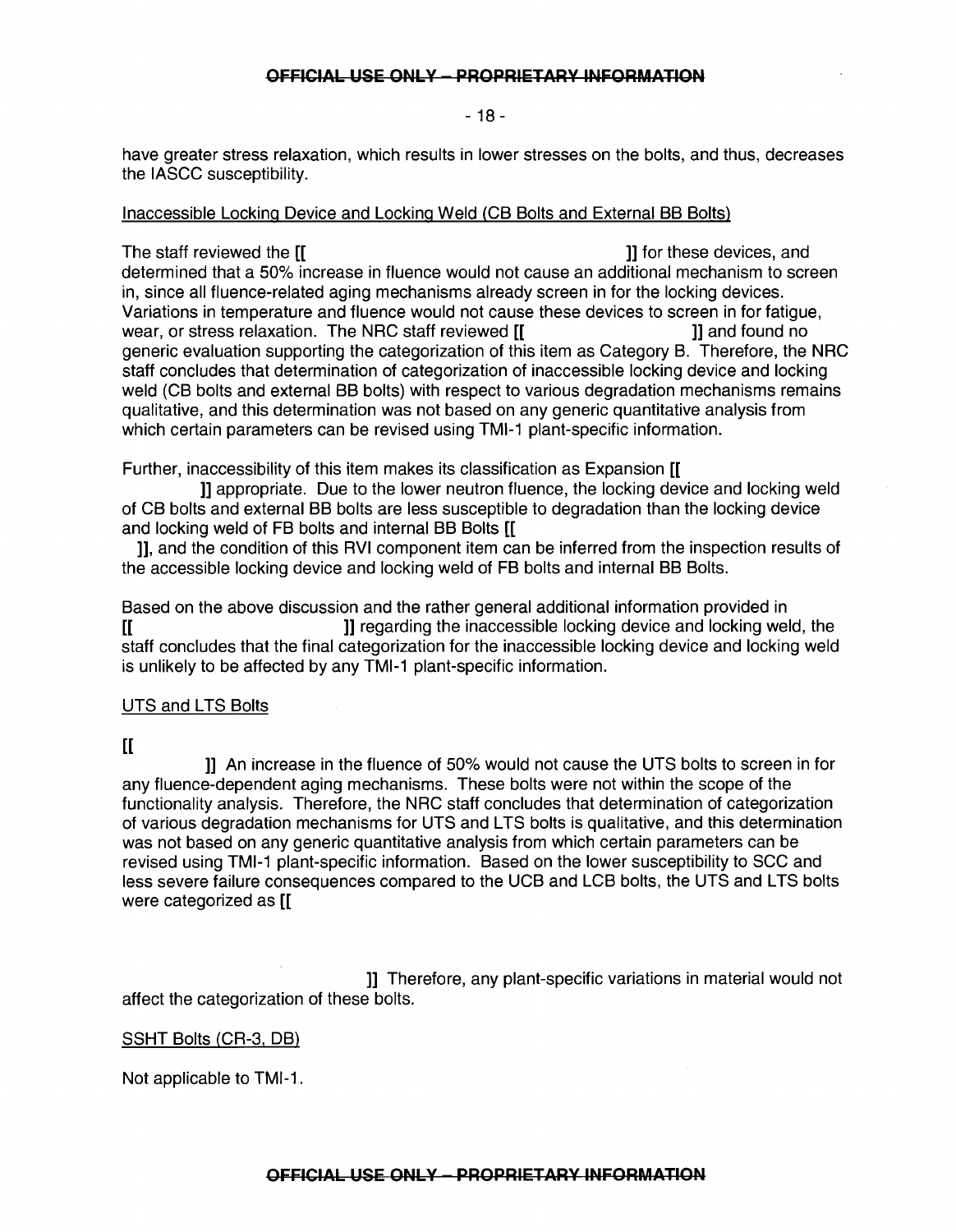- 19-

Upper Grid Fuel Assembly Support Pads: Alloy X-750 Dowel Locking Weld (except DB)

 $\mathbf{I}$ 

]] The NRC staff reviewed [[

]] and found no generic evaluation supporting the categorization of this item as Category B. Therefore, the NRC staff concludes that determination of categorization of upper grid fuel assembly support pads (Alloy X-750 dowel locking weld) with respect to various degradation mechanisms remains qualitative, and this determination was not based on any generic quantitative analysis from which certain parameters can be revised using TMI-1 plant-specific information.

 $[$ [[

]] Since no additional information was provided in this section regarding this RVI component item, the NRC staff concludes that the final categorization for the upper grid fuel assembly support pads (Alloy X-750 dowel locking weld) is unlikely to be affected by any TMI-1 plant-specific information.

Lower Grid Fuel Assembly Support Pad Component Items: Pad, Pad-to-Rib Section Weld, Alloy X-750 Dowel, Cap Screw, Their Locking Welds

 $\mathbb{I}$ 

]] The NRC staff reviewed [[ ]] and found no generic evaluation supporting the categorization of this item as Category B. Therefore, the NRC staff concludes that determination of categorization of this RVI item with respect to various degradation mechanisms remains qualitative, and this determination was not based on any generic quantitative analysis from which certain parameters can be revised using TMI-1 plantspecific information.

The lower grid fuel assembly support pad component items (pad, pad-to-rib section weld, Alloy X-750 dowel, cap screw, and their locking welds) were categorized as [[

]] Since the relationship of these items to the linked Primary component (the IMI guide tube spiders) is thus unlikely to be affected by any TMI-1 plant-specific information, the NRC staff concludes that the final categorization for this RVI item as Expansion is unlikely to be affected by any TMI-1 plant-specific information.

X-750 Bolts for Lower Grid Shock Pads (TMI-1 only)

 $\prod$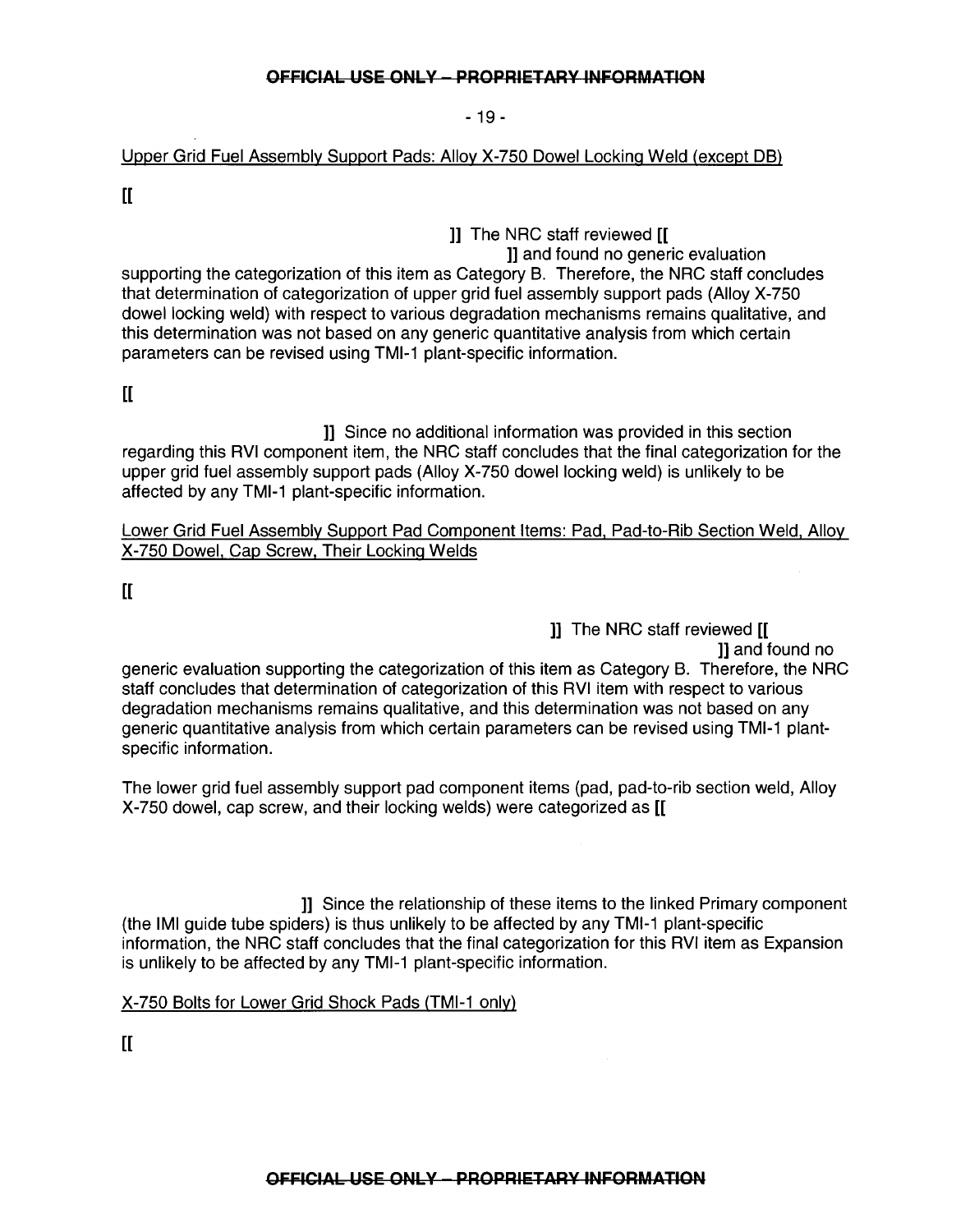-20-

**<sup>11</sup>**Since these bolts were not within the scope of a quantitative functionality analysis, it is unlikely any plant-specific information from TMI-1 would affect the categorization of these bolts.

# FB Bolts

 $\overline{a}$ 

**11**  Therefore, the categorization of FB bolts as Expansion in MRP-227-A is unlikely to be affected by the TMI-1 plant-specific information.

The FB bolts were categorized as [[

]] the staff concludes that the final categorization for the FB bolts is unlikely to be affected by any TMI-1 plant-specific information.

# 3.3.1.2.2 Licensee Action Item 1 - Conclusion

Based on its independent evaluation following the process described above for the eleven components applicable to TMI-1, the NRC staff determined that the component aging management recommendations in MRP-227-A for generic B&W-designed RVI components will not be affected by TMI-1 plant-specific information. Therefore, the NRC staff concluded that the licensee's response to licensee action item 1, which confirmed that TMI-1 meets the three basic assumptions outlined in MRP-227-A, Section 2.4, stated that TMI-1 will continue to use a lowleakage core in the future, and will evaluate the effect of future power uprates on the RVI Inspection Plan, is sufficient to resolve licensee action item 1 for TMI-1.

# 3.3.2 Licensee Action Item 2

Per Section 4.2.2 of Reference 8, this action item requires that, consistent with the requirements addressed in 10 CFR 54.4, each applicant/licensee is responsible for identifying the RVI components that are within the scope of LR for its facility. Applicants/licensees shall review the information in Tables 4-1 and 4-2 in MRP-189, Revision 1, and Tables 4-4 and 4-5 in MRP-191 and identify whether these tables contain all of the RVI components that are within the scope of LR for their facilities in accordance with 10 CFR 54.4. (Note: Table 4-4 of MRP-191 is the applicable table for Westinghouse-design RVI). If the tables do not identify all the RVI components that are within the scope of LR for its facility, the applicant or licensee shall identify the missing component(s) and propose any necessary modifications to the program defined in MRP-227, as modified by this SE, when submitting its plant-specific AMP. The AMP shall provide assurance that the effects of aging on the missing component(s) will be managed for the PEO.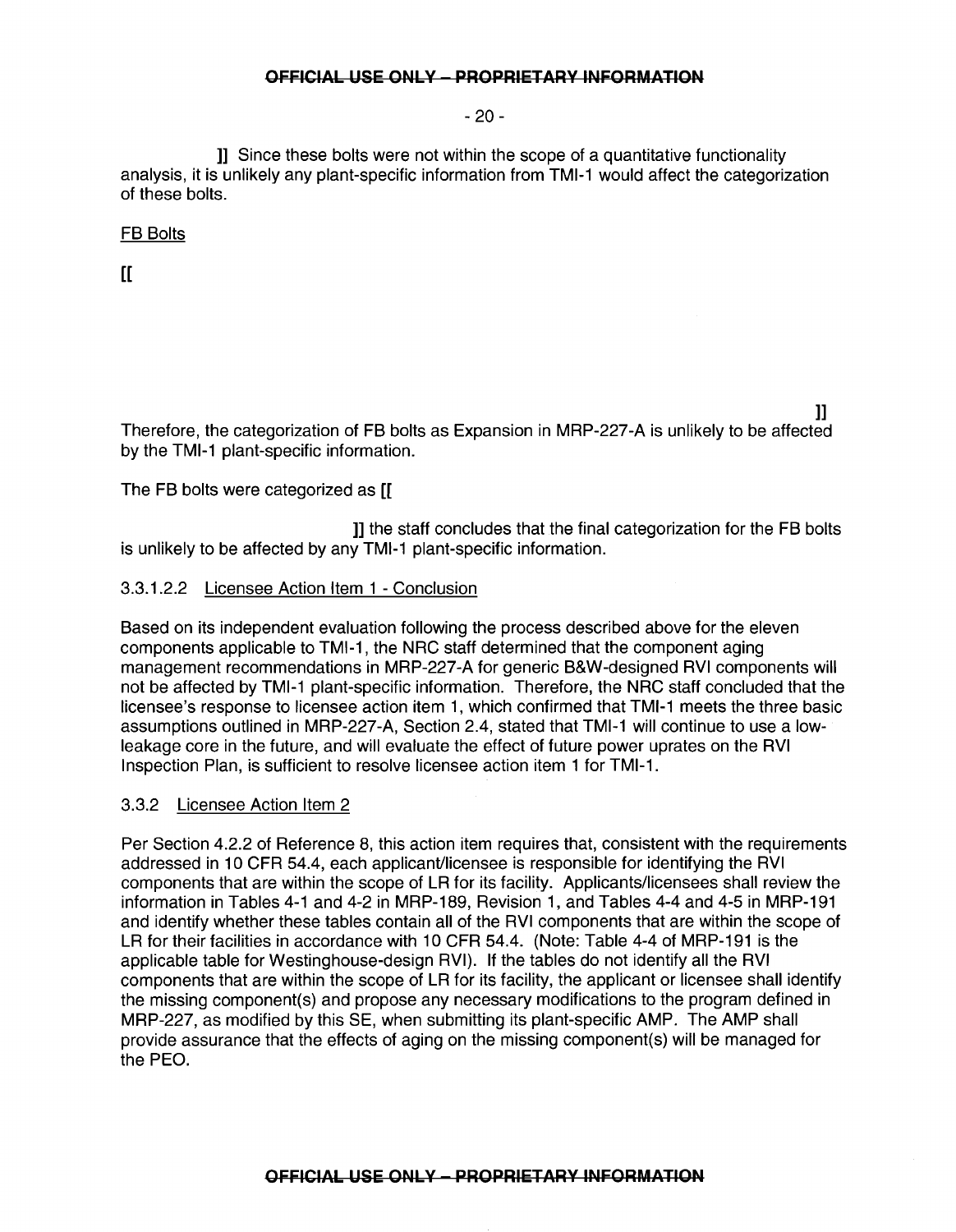$-21 -$ 

## 3.3.2.1 Licensee Evaluation

In Appendix D of its submittal dated April 16, 2012, (Ref. 1) the licensee stated that a review of the TMI-1 LR Project documentation shows that all RVI sub-components in the scope of LR were included in LRA Table 3.1.2-3; (i.e., no components were screened out during the AMR). The licensee further stated that Appendix E of the inspection plan provides a listing of components in the TMI-1 LRA Table 3.1.2-3 and where those components are addressed in the MRP-227-A supporting documents (MRP-189 and MRP-231).

Finally, the licensee stated that the only component identified that is not included in the MRP-227-A development is the vent valve locking device. A review of this component using the MRP-227-A development methodology will be performed and will be submitted to the NRC upon completion. In the cover letter of Reference 1, the licensee indicated it was working with the PWROG to evaluate the vent valve locking device and committed to submitting an update on progress on evaluating this item by April 19, 2013.

The licensee provided the results of the review of the vent valve locking device in its letter dated April 17, 2013 (Ref. 2). In Reference 2, the licensee stated that the PWROG proposes to accommodate the vent valve locking devices as an existing program within Table 4-7, "B&W Plants Existing Programs Components," of MRP-227-A. The licensee stated that the vent valve locking devices shall be addressed by ASME Section XI Examination Category B-N-3, per BAW-2248-A, "Demonstration of the Management of Aging Effects for the Reactor Vessel Internals," (Ref. 18), and that these inspections shall require a VT-3 examination of 100% of accessible surfaces of the vent valve locking devices during each 1 0-year lSI interval. The licensee further stated that TMI-1 will examine the vent valve locking devices under the ASME Section XI lSI program. The licensee finally stated that this commitment is complete.

# 3.3.2.2 NRC Staff Assessment

The NRC staff reviewed the information provided by the licensee in Appendix E of the inspection plan against the components subject to AMR in the TMI-1 LRA and the components evaluated in MRP-189 for B&W plants. The NRC staff finds that MRP-227-A (through MRP-189) addresses all the TMI-1 components subject to AMR, with the exception of the vent valve locking devices. However, Appendix E does not identify the material of the TMI-1 components, and does not address whether there were any material differences between the TMI-1 components and the generic components in MRP-189. Therefore, in RAI 6, the NRC staff requested that the licensee confirm that the TMI-1-specific materials are consistent with those listed in MRP-189, to discuss whether additional aging mechanisms are applicable to the TMI-1 materials, and provide plant-specific aging management recommendations as necessary to address the additional mechanisms. In its November 6, 2013, response to RAI 6, the licensee identified a few minor differences in material specifications; for example, the TMI-1 lower grid assembly shock pads are fabricated from ASTM A-240 Type 304 plate versus ASTM A-276 Type 304 bar as described in MRP-189. In all cases, the licensee indicated the materials were equivalent and would have no additional aging effects. The NRC staff reviewed the material differences and finds that the materials are equivalent, with respect to the applicable aging mechanisms, thus no TMI-1 specific aging management evaluations are necessary to address the material differences. Therefore, RAI 6 is resolved.

In RAI 3, the NRC staff requested that the licensee provide the details of the evaluation of the vent valve locking devices using the MRP-227-A methodology. In its November 6, 2013,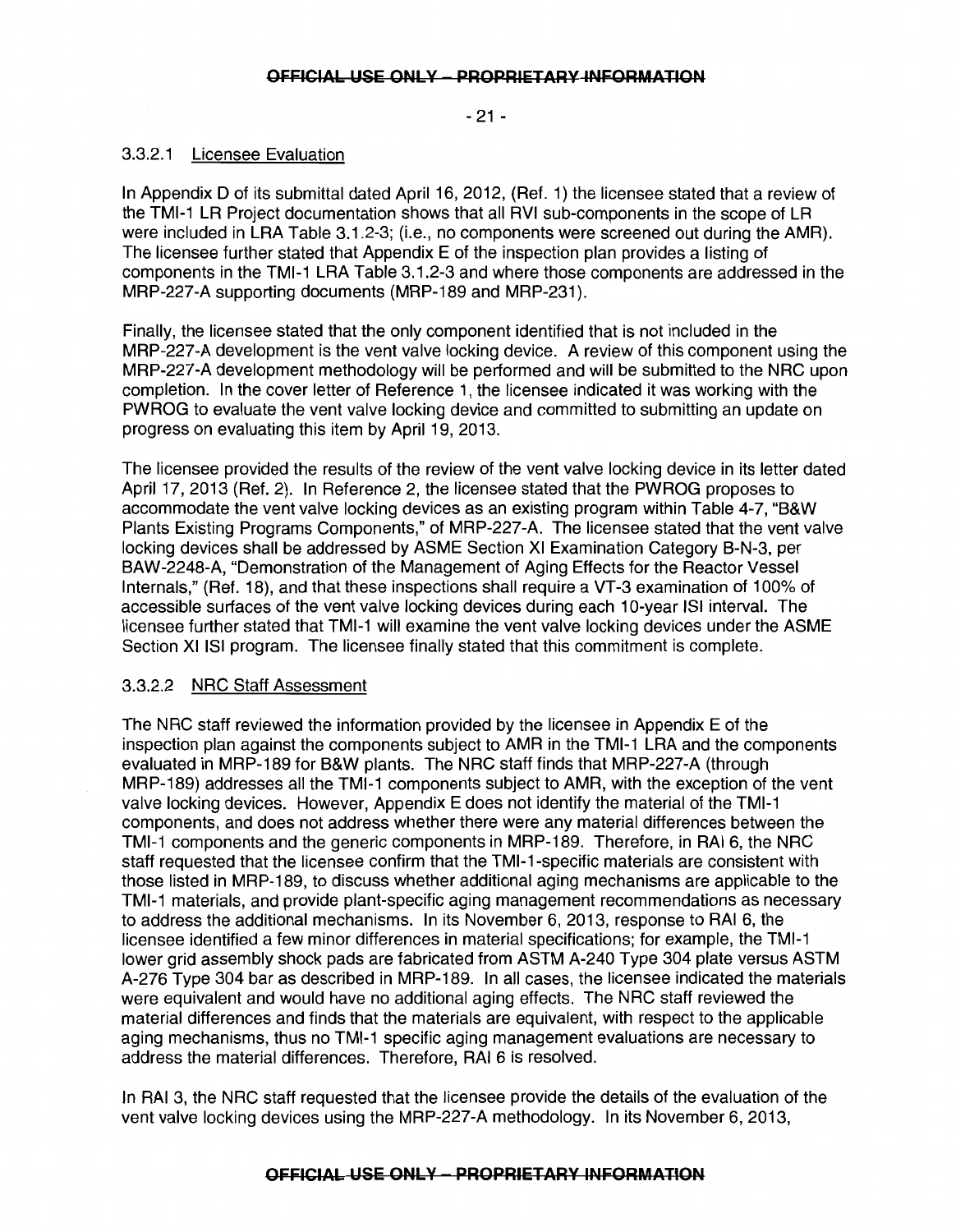#### -22-

response to RAI 3 (Ref. 3), the licensee provided the details of the screening, FMECA, and final categorization of the vent valve locking devices. (Certain details of the vent valve evaluation are proprietary and are included in the version of the RAI 3 response in Reference 4.) The NRC staff reviewed the information and finds that the methodology used for these processes is consistent with the methodology applied to the generic B&W RVI design components in MRP-189 and MRP-190. The licensee determined the most significant aging mechanism in terms of risk was wear of certain parts of the vent valve locking devices. Wear of these parts occurred early in plant life at some B&W units necessitating the replacement of some vent valves. VT-3 visual examination is effective for detecting wear of components; therefore, the NRC staff agrees with the inspection method chosen for the locking devices. The NRC staff also found the licensee's evaluation supports the final categorization of the vent valve locking devices as Existing Programs components, and that the inspection method, scope and frequency are appropriate. Therefore, RAI 3 is resolved.

### 3.3.3 Licensee Action Item 3

Not applicable to B&W design units.

### 3.3.4 Licensee Action Item 4

This action item requires that the B&W applicants/licensees confirm that the CSS upper flange weld was stress relieved during the original fabrication of the RPV in order to confirm the applicability of MRP-227, as approved by the NRC, to their facility. If the upper flange weld has not been stress relieved, then this component shall be inspected as a Primary inspection category component. If necessary, the examination methods and frequency for non-stress relieved B&W CSS upper flange welds shall be consistent with the recommendations in MRP-227, as approved by the NRC, for the Westinghouse and CE upper core support barrel welds. The examination coverage for this B&W flange weld shall conform to the NRC staff's imposed criteria as described in Sections 3.3.1 and 4.3.1 of Reference 8. The applicant's/licensee's resolution of this plant-specific action item shall be submitted to the NRC for review and approval.

## 3.3.4.1 Licensee Evaluation

In Appendix D of its submittal (Ref. 1), in response to applicant/licensee action item 4, the licensee stated original fabrication records have confirmed that the TMI-1 CSS upper flange weld was stress relieved and referred to Section 4.1.5 of Attachment 1 to the submittal. The licensee therefore concluded that the CSS upper flange weld does not need to be inspected as a Primary component.

#### 3.3.4.2 NRC Staff Assessment

Since the licensee confirmed via examination of fabrication records that the CSS upper flange weld is stress relieved, the NRC staff finds the licensee's response to licensee action item 4 acceptable.

#### 3.3.5 Licensee Action Item 5

Not applicable to B&W design units.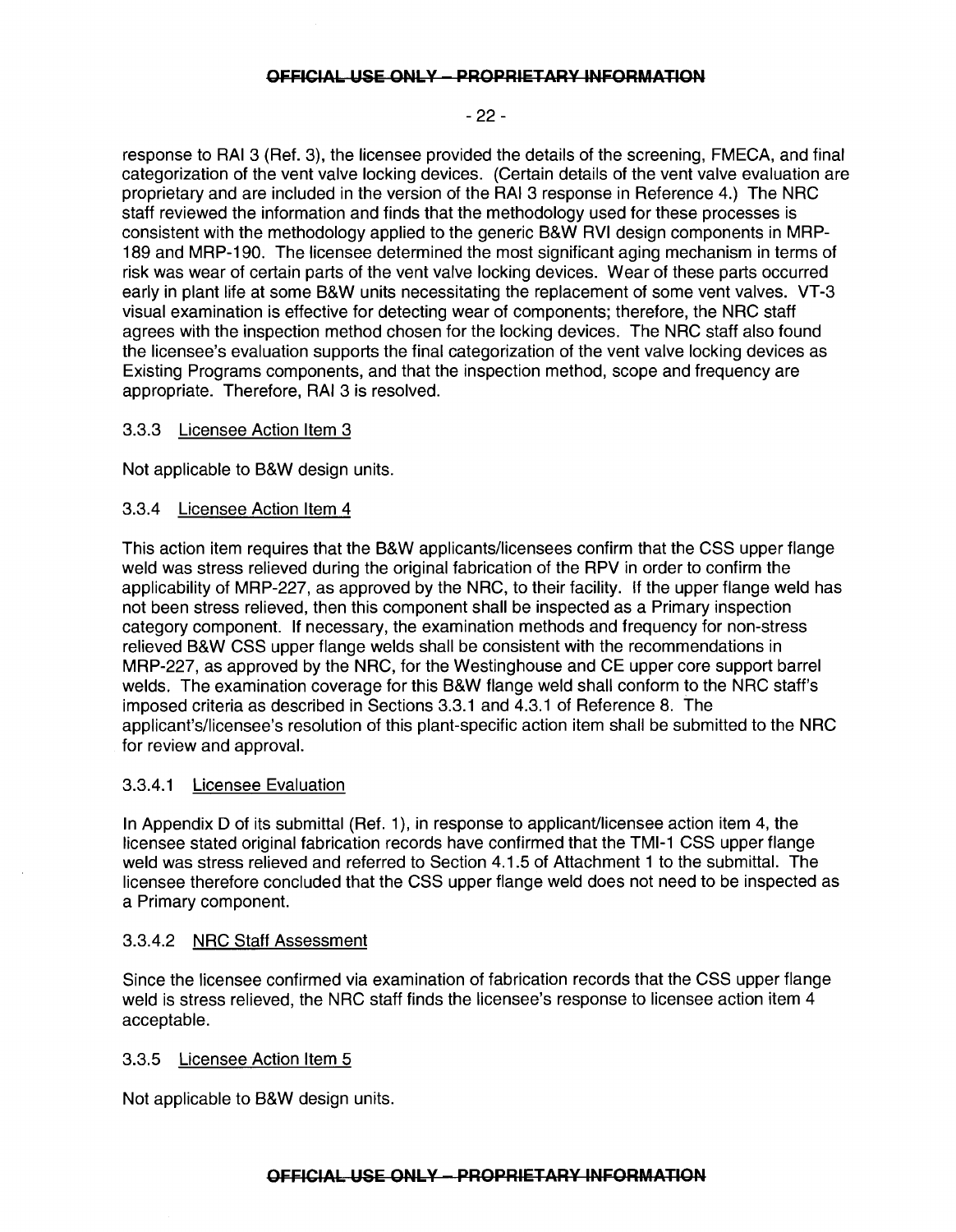-23-

## 3.3.6 Licensee Action Item 6

Licensees shall justify the acceptability of these components [[

]] for continued operation through the PEO by performing an evaluation, or by proposing a scheduled replacement of the components. As part of their application to implement MRP-227, applicants/licensees shall provide their justification for the continued operability of each of the inaccessible components and, if necessary, provide their plan for the replacement of the components for NRC review and approval.

## 3.3.6.1 Licensee Evaluation

In Appendix D of the inspection plan, the licensee stated that they are working with the PWROG to evaluate the acceptability of the subject components for continued service without inspection. The licensee further stated that the PWROG is currently concentrating analyses tasks for Primary components and is defining future analyses to support continued operation of the subject components. The licensee stated that by April 19, 2013, Exelon will provide an update of the PWROG progress including a schedule showing when Exelon will submit for NRC review and approval either: (1) an analysis of the acceptability of the subject components for continued service without inspection; or (2) a schedule for replacement of the subject components. Finally the licensee stated that the submittal schedule is one year prior to entering the PEO and approximately 2 years prior to the majority of the currently planned TMI-1 MRP-227-A examinations.

In its letter dated November 6, 2013 (Ref. 3), the licensee updated its response to action item 6 via the following regulatory commitment, with a committed date of December 15, 2018:

The analyses of the inaccessible components identified in Table 4-4 of MRP-227- A are being pursued as TMI, Unit 1 plant-specific analyses. As the inaccessible components are defined as Expansion components under MRP-227-A, their inspection (analysis) is only required if the primary component inspection does not meet MRP-227-A acceptance criteria presented in Table 5-1. TMI Unit 1 will either submit a detailed analysis, a replacement schedule, or a justification for some other alternative process within one year of the initial inspection (Fall 2017) of the linked MRP-227-A primary component items, if the inspection results in indications beyond the threshold for expansion criteria presented in Table 5-1. This schedule is consistent with the current NRC and Industry proposed schedules concerning topical report WCAP-17096-NP.

# 3.3.6.2 NRC Staff Assessment

Per Section 3.3.6 of the NRC staff's final SE of MRP-227, the components within the scope of action item 6 are the core barrel cylinder (including vertical and circumferential seam welds), the former plates, the external BB bolts and their locking devices, and the CB bolts and their locking devices. These components are all categorized as Expansion items in MRP-227-A. In addition, the NRC staff reviewed the basis for the final categorization of these components in MRP-231, Rev. 2 (Ref. 16). The inaccessible components, in most cases, have lower susceptibility to the relevant degradation mechanisms, such as IASCC and IE, than the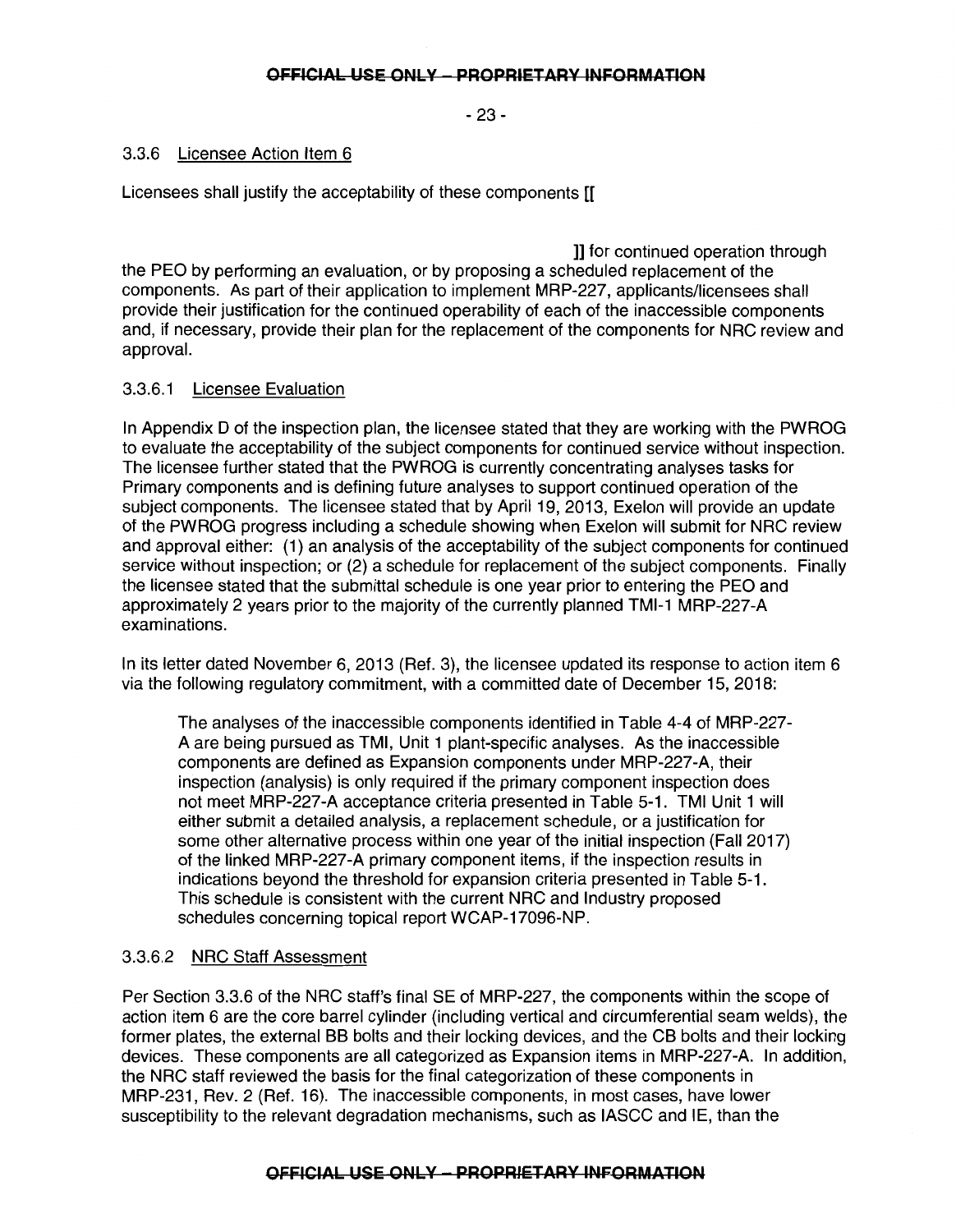### -24-

associated Primary components. Therefore, the Primary components should be expected to exhibit degradation before it occurs in the linked Expansion components. The licensee's proposal to submit the detailed analysis, a replacement schedule, or a justification for some other alternative process within one year of the initial inspection (fall 2017) of the linked MRP-227-A primary component items, if the inspection results in indications beyond the threshold for expansion criteria presented in Table 5-1, is therefore reasonable, because degradation would not be expected to occur in these components before the linked Primary components experience degradation. This schedule is also consistent with the NRC staff's draft safety evaluation of topical report WCAP-17096-NP, Rev. 2 (Ref. 11), which provides the methodology for evaluating detected degradation in RVI components inspected in accordance with MRP-227-A. In the NRC staff's draft SE of WCAP-17096-NP, Rev. 2, the NRC staff imposed conditions requiring detailed analyses justifying operation with degradation exceeding the acceptance criteria of MRP-227-A, to be submitted to the NRC within one year of the detection of the degradation. The NRC staff therefore finds the licensee's proposed commitment for submittal of the detailed analyses of the expansion components acceptable.

# 3.3. 7 Licensee Action Item 7

This action item requires the applicants/licensees of B&W, CE, and Westinghouse reactors to develop plant-specific analyses to be applied for their facilities to demonstrate that B&W IMI guide tube assembly spiders CRGT assembly spacer castings, CE lower support columns, and Westinghouse lower support column bodies, or additional RVI components that may be fabricated from CASS, martensitic or precipitation hardened (PH) stainless steel, will maintain their functionality during the PEO. These analyses should also consider the possible loss of fracture toughness in these components due to thermal embrittlement (TE) and irradiation embrittlement (IE). The plant-specific analysis shall be consistent with the plant's licensing basis and the need to maintain the functionality of the components being evaluated under all licensing basis conditions of operation. The applicants/licensees shall include the plant-specific analysis as part of their submittal to apply the approved version of MRP-227.

# 3.3.7.1 Licensee Evaluation

In the RVI Inspection Plan, Appendix D, the licensee stated that it will develop either a plantspecific analysis or a PWROG generic analysis that bounds TMI-1, to evaluate the acceptability of the subject components, and any additional RVI components that may be fabricated from CASS, martensitic stainless or precipitation hardened stainless steel materials, for continued service. The licensee further stated that the analysis will consider the possible loss of fracture toughness in these components due to TE and/or IE, as well as limitations on accessibility for inspection and the resolution/sensitivity of the inspection techniques. Finally, the licensee stated that by April 19, 2013, Exelon will provide an update including a schedule showing when Exelon will submit for NRC review and approval either: (1) analyses of the acceptability of the subject components for the maintenance of functionality during the PEO; or (2) a schedule for replacement of the components, and that the proposed date of April 19, 2013, is one year prior to the PEO and approximately 2-1/2 years prior to the majority of the currently planned TMI-1 MRP-227-A examinations.

In its letter dated November 6, 2013 (Ref. 3), the licensee updated its response to Action Item 7 via the following regulatory commitment: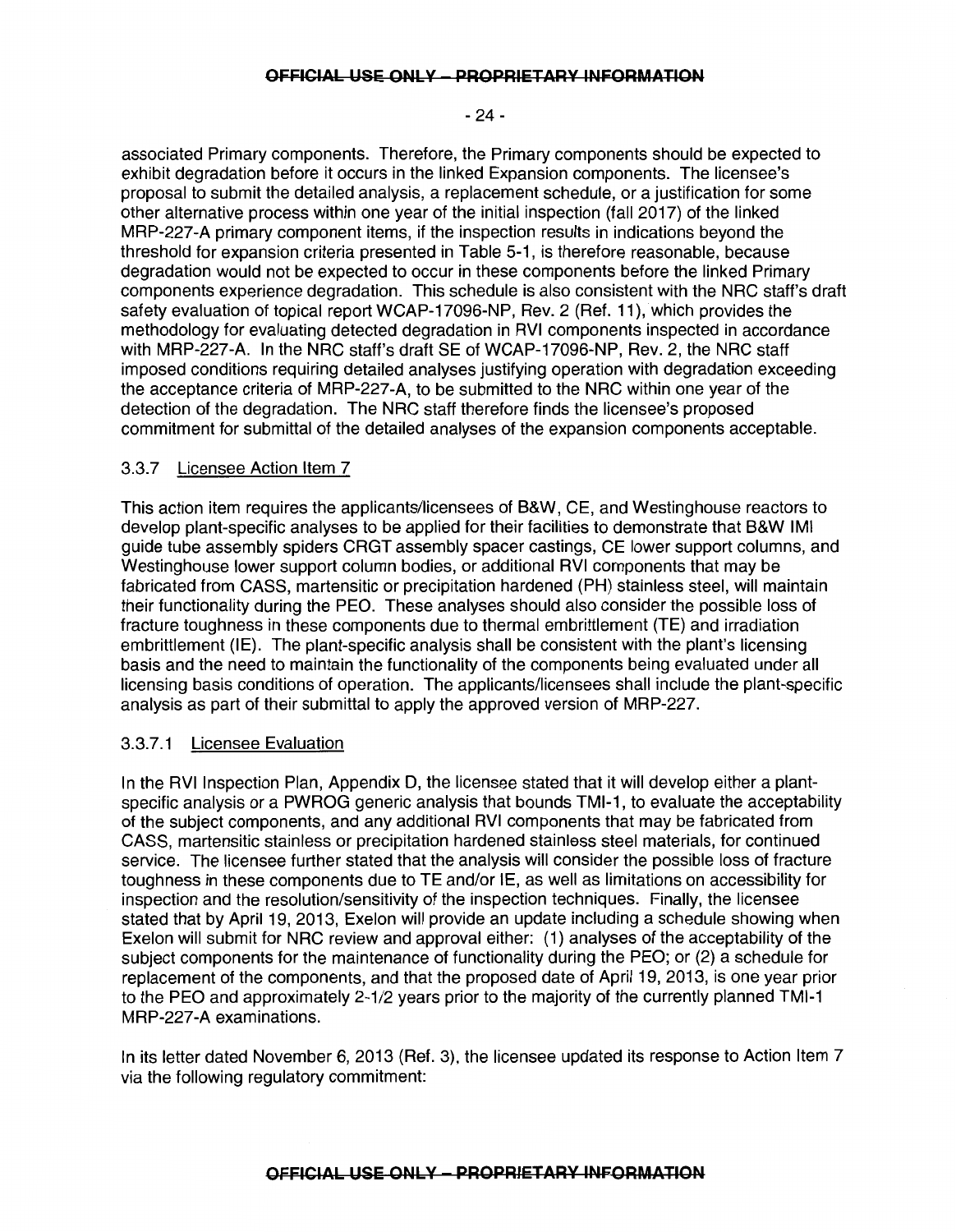- 25-

 $\mathcal{L}_{\rm{max}}$ 

The analysis and evaluation of the Control Rod Guide Tube (CRGT) Spacer Castings is in progress with the PWROG, with an estimated completion date of December 31, 2013. The Incore Monitoring Instrumentation (IMI) Spider Castings evaluation will be pursued as a TMI, Unit 1 plant specific analysis and evaluation, separate from the CRGT Spacer Casting analyses being performed by the PWROG. TMI will submit the CRGT Spacer Castings and IMI Spider Castings evaluations to the NRC by October 30, 2016, which is approximately one year prior to the inspection outage (2017). Additionally, the vent valve retaining ring analysis will also be submitted by October 30, 2016.

## 3.3.7.2 NRC Staff Assessment

The NRC staff notes that there are four components listed in Table 3-1 of MRP-227-A as fabricated from CASS material, martensitic stainless steel, or precipitation hardened stainless steel: the CRGT spacer castings, IMI guide tube spiders, and core support shield vent valve top retaining rings, and core support shield bottom retaining rings. The CRGT spacer castings are fabricated from Type CF3M CASS, the IMI spider castings are Type CF8 CASS, and the retaining rings are Type 15-5 PH stainless steel. All four components are Primary components forTE. The IMI guide tube spiders are also Primary for IE. MRP-227-A prescribes VT-3 visual examination for all four components. The licensee committed to submit plant-specific evaluations for all four of these components. Therefore, all CASS, martensitic or PH stainless steel components requiring aging management will be evaluated by the licensee in accordance with applicant/licensee action item 7.

The licensee proposed a commitment to submit the evaluations of the CASS and PH stainless steel components fulfilling applicant/licensee action item 7 by October 30, 2016, approximately one year prior to the initial RVI inspections of components not requiring CSA removal planned for the Fall, 2017 refueling outage. Based on the figures of B&W design RVI in MRP-227-A, all the components in scope of applicant/licensee action item 7 are accessible for inspection without CSA removal. Since all the in-scope components are already in the Primary category, the NRC staff finds the proposed commitment to provide the plant-specific analysis by one year prior to the inspection outage to be acceptable because: (1) it addresses all CASS, martensitic or PH stainless steel components requiring aging management, and because (2) the NRC staff will have time to review the plant-specific analyses prior to the time that the next inspection of the CASS components would occur. Further, since the CRGT spacer castings, IMI spiders, retaining rings are Primary and will be inspected during the initial inspection (2017), the NRC staff's review would not have to be complete prior to the initial inspection. Any necessary adjustments to the re-inspection interval identified during the NRC staff's review could be implemented by the subsequent refueling outage.

#### 3.3.8 Licensee Action Item 8

This action item requires applicants/licensees to make a submittal for NRC review and approval to credit their implementation of MRP-227, as amended by this SA, as an AMP for the RVI components at their facility. This submittal shall include the information identified in Section 3.5.1 of the NRC staff's final SE of MRP-227, Revision 0.

Section 3.5.1 of Reference 8 states that in addition to the implementation of MRP-227, Revision 0, in accordance with NEI 03-08 applicants/licensees whose licensing basis contains a commitment to submit a PWR RVI AMP and/or inspection program shall also make a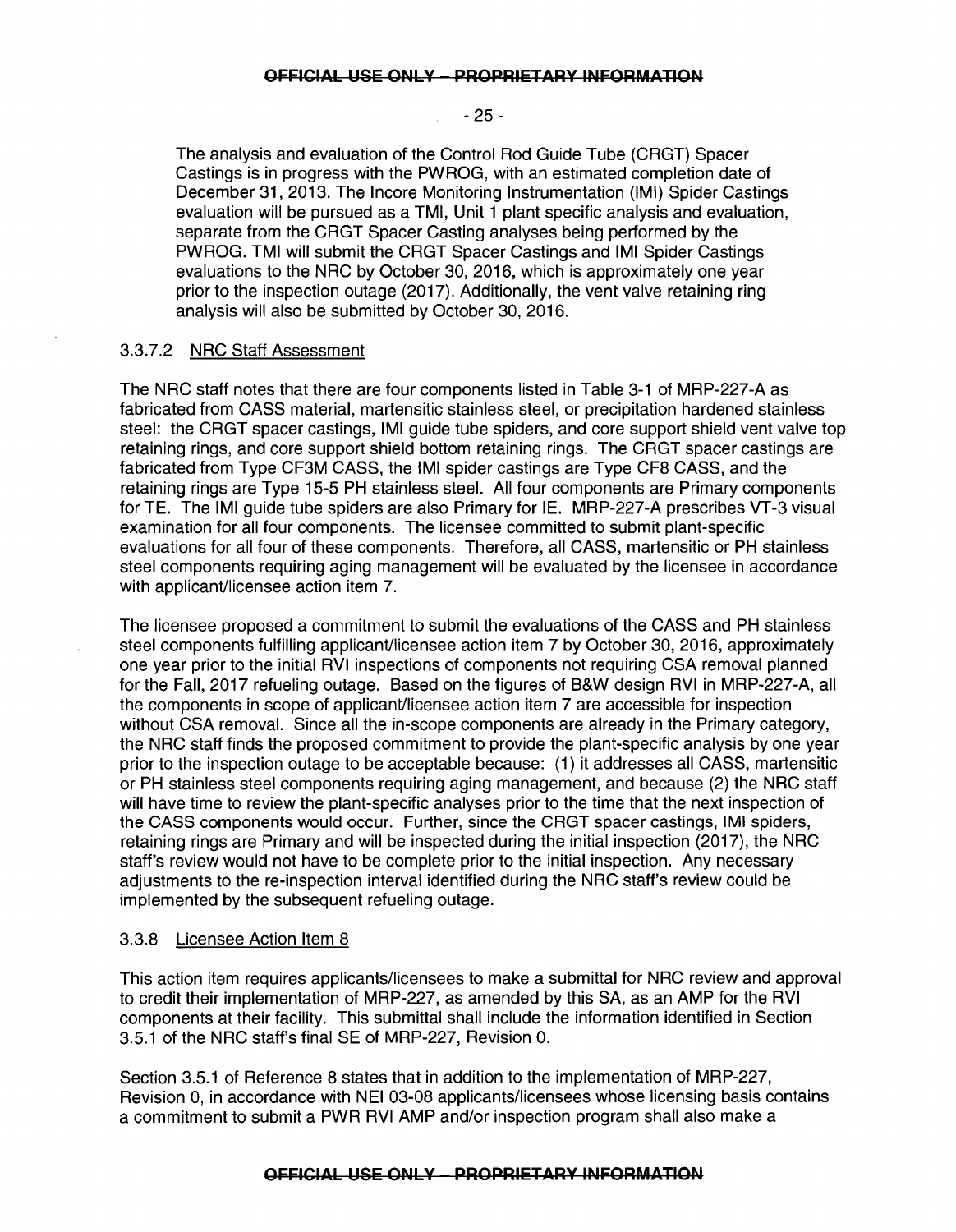#### -26-

submittal for NRC review and approval to credit their implementation of MRP-227, as amended by the NRC staff's final SE. Section 3.5.1 of Reference 8 further states that an applicant/licensee's application to implement MRP-227, as amended by this SA shall include the following items (1) and (2):

- 1. An AMP for the facility that addresses the 10 program elements as defined in NUREG-1801, Revision 2, AMP XI.M16A.
- 2. To ensure the MRP-227 program and the plant-specific action items will be carried out by applicants/licensees, applicants/licensees are to submit an inspection plan which addresses the identified plant-specific action items for staff review and approval consistent with the licensing basis for the plant. If an applicant/licensee plans to implement an AMP which deviates from the guidance provided in MRP-227, as approved by the NRC, the applicant/applicant shall identify where their program deviates from the recommendations of MRP-227, as approved by the NRC, and shall provide a justification for any deviation which includes a consideration of how the deviation affects both "Primary" and "Expansion" inspection category components.

Applicants that submit applications for LR after the issuance of the MRP-227, Rev. 0 final SE are required to submit additional information items. The NRC staff notes that since the TMI-1 LRA was submitted prior to the issuance of the NRC staff's final SE related to MRP-227, the licensee is only required to submit the above two information items.

#### 3.3.8.1 Licensee Evaluation

Item 1 - The licensee included its ten-element AMP in Section 5.0 of its RVI Inspection Plan.

Item 2- The licensee stated in Appendix D to the RVI Inspection Plan that the TMI-1 RVI Inspection Plan is consistent with MRP-227-A, contains no deviations, and addresses TMI-1 specific action items.

#### 3.3.8.2 NRC Staff Assessment

Item 1 -The NRC staff's review of the AMP elements is contained in Section 3.2 of this SE. The NRC staff found the AMP was consistent with no exceptions and no enhancements to the GALL Report, Rev. 2, Chapter XI.M16A. Therefore, the NRC staff finds the licensee adequately addressed Item 1 of Applicant/Licensee Action Item 8.

Item 2- The NRC staff's review of the licensee's resolution of the applicant/licensee action items applicable to TMI-1 is addressed previously in this SA section (i.e., Section 3).

Based on the above, the NRC staff finds the licensee has submitted the information required by applicant/licensee action item 8, thus the action item is resolved.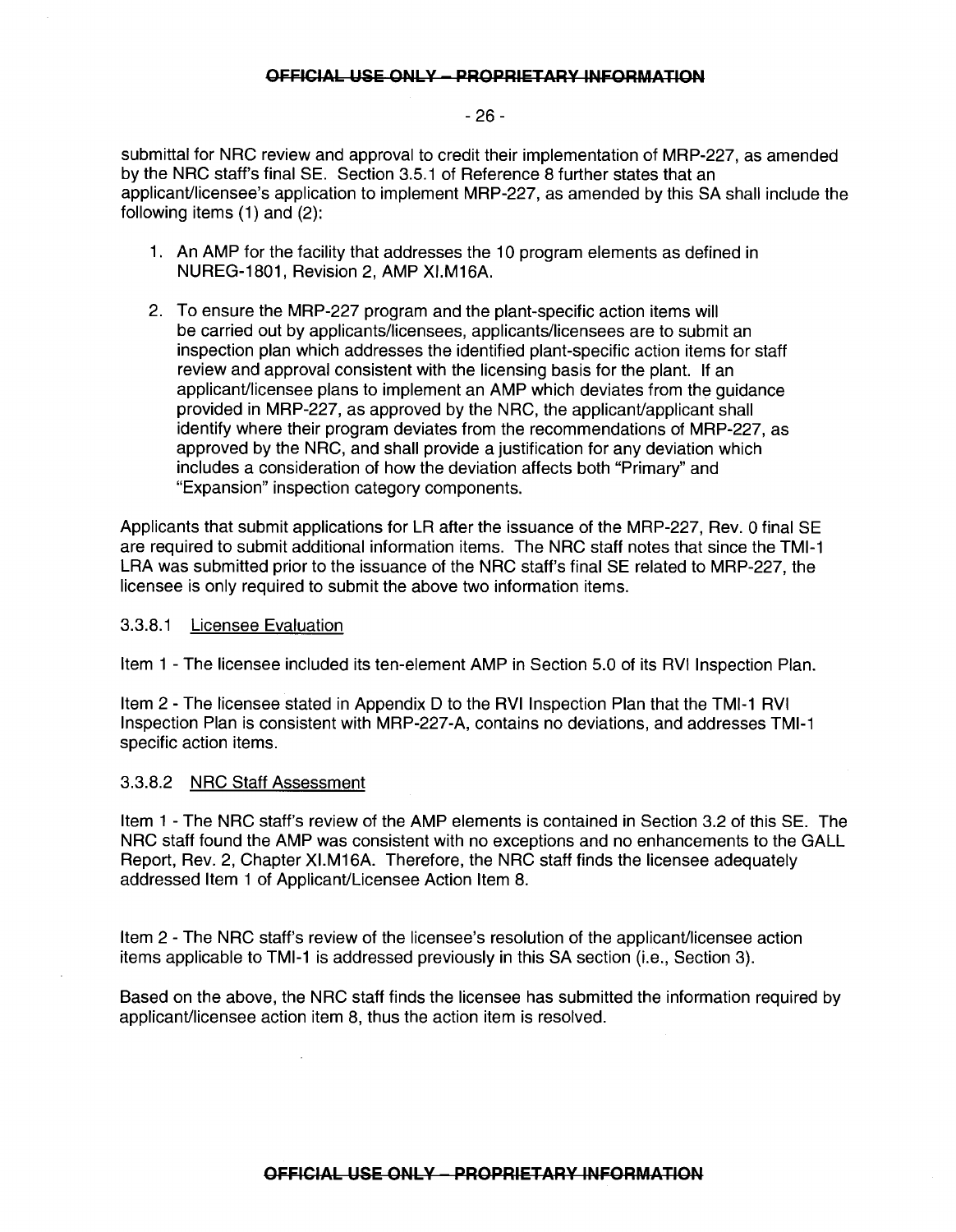### -27-

## 4.0 CONCLUSION

The NRC staff has reviewed the inspection plan for the TMI-1 RVI components as submitted in the licensee's April 16, 2012, letter (Ref. 1 ), and supplemented by the licensee's letters dated April 17, 2013 (Ref. 2), and November 6, 2013 (Ref. 3, 4). The NRC staff concludes that the licensee's RVI Inspection Plan is acceptable based on the following: (1) the plan is consistent with the inspection and evaluation guidelines of MRP-227-A, (2) the licensee has addressed six of the eight licensee action items specified in MRP-227-A appropriately, and (3) the licensee has made regulatory commitments to submit analyses fulfilling the other two action items on an acceptable schedule. Consequently, LR Commitment No. 36 from Appendix A of the NRC's SE of the TMI-1 LR Application is considered fulfilled. The NRC staff will review the information provided by the licensee in accordance with the two new regulatory commitments documented in the licensee's letter dated November 6, 2013, for adequacy, when received. The NRC staff's approval of the TMI-1 RVI Inspection Plan does not reduce, alter, or otherwise affect current ASME Code, Section XI lSI requirements, or any TMI-1 specific licensing requirements related to lSI. The licensee must follow the implementation requirements as defined in Section 7.0 of MRP-227-A, which require that the NRC be notified of any deviations from the "Needed" requirements.

## 5.0 REFERENCES

- 1. Inspection Plan for the Three Mile Island Reactor Vessel Internals, AREVA Document 77- 2952-001, ANP-2952 Revision 001, March 2012, Attachment 1 to Three Mile Island, Unit 1, Submittal of Inspection Plan for Reactor Internals, April 16, 2012 (ADAMS Accession No. ML 121 08A029).
- 2. Three Mile Island Nuclear Station, Unit 1, "Submittal of Inspection Plan for Reactor Internals," April 17, 2013 (ADAMS Accession No. ML13108A004).
- 3. Three Mile Island Unit 1, "Submittal of Inspection Plan for Reactor Internals," November 6, 2013; Attachment 4, "Response to NRC Requests for Additional Information on the Three Mile Island Unit 1 Reactor Vessel Internals Inspection Plan," ANP-295201 NP, Revision 0, Non-Proprietary Version (ADAMS Accession No. ML13317A931).
- 4. Three Mile Island Unit 1, "Submittal of Inspection Plan for Reactor Internals," November 6, 2013; Attachment 4, "Response to NRC Requests for Additional Information on the Three Mile Island Unit 1 Reactor Vessel Internals Inspection Plan," ANP-295201 P, Revision 0, Proprietary Version (not publicly available, proprietary).
- 5. NUREG-1928, 1:2 Cover-Chapter 3, Safety Evaluation Report, Related to the LR of Three Mile Island Nuclear Station, Unit 1, Exelon Generation Company, LLC, October, 2009 (ADAMS Accession No. ML092950458).
- 6. Materials Reliability Program: Pressurized Water Reactor Internals Inspection and Evaluation Guidelines (MRP-227-A), EPRI Final Report 1022863, December, 2011- Transmitted to NRC by MRP letter MRP-2011-036 dated January 9, 2012 (ADAMS Accession No. ML 120170453).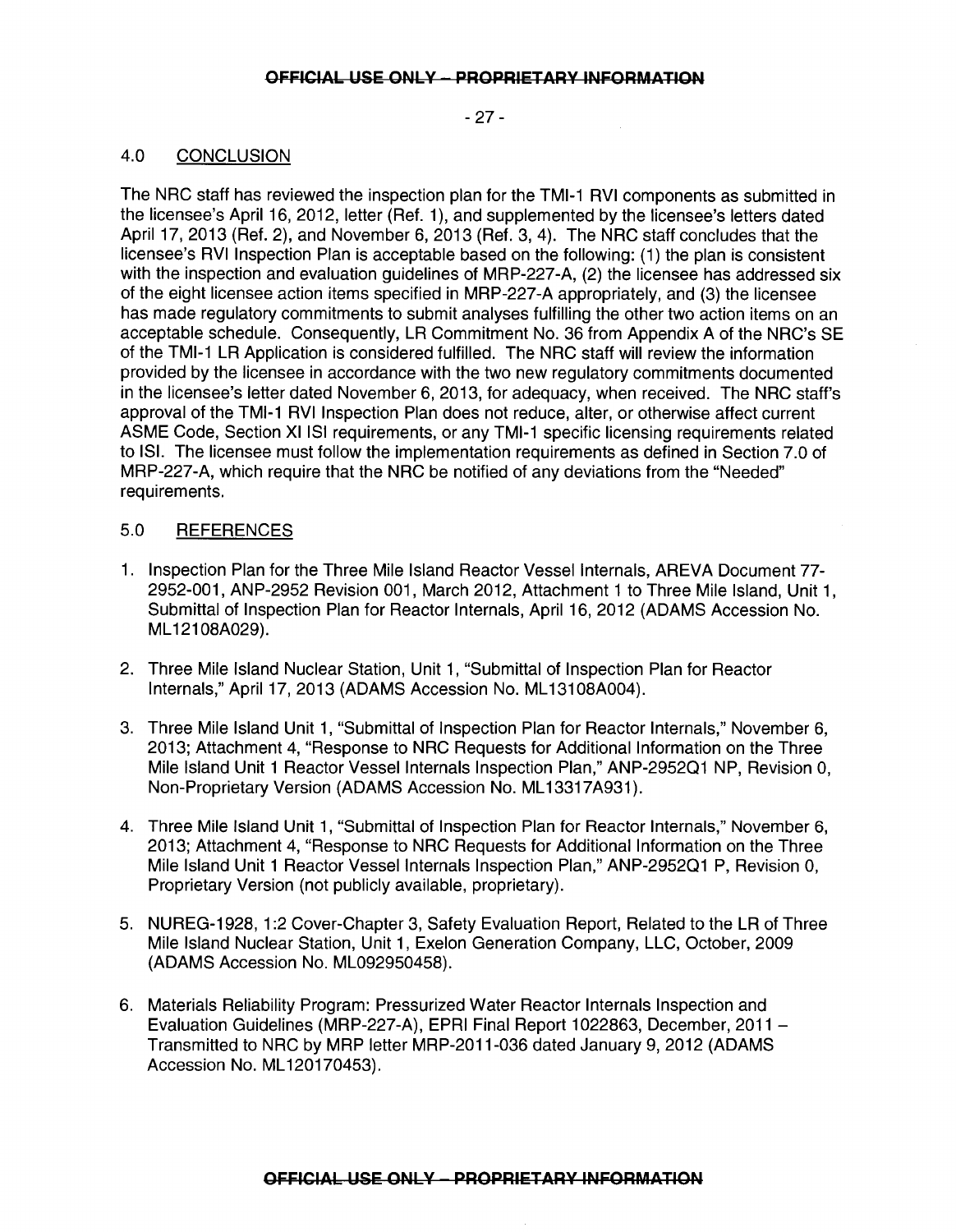#### -28-

- 7. Materials Reliability Program: Pressurized Water Reactor Internals Inspection and Evaluation Guidelines, (MRP-227-Rev. 0), EPRI Final Report 1016596, December, 2008, - Transmitted to NRC by MAP letter number MAP 2009-04 dated January 12, 2009, (ADAMS Accession No. ML090160206).
- 8. Letter from Robert A. Nelson, NRC, to Neil Wilmshurst, EPRI, dated December 16, 2011; Subject: Revision 1 to the Final Safety Evaluation of EPRI Report, Materials Reliability Program Report 1016596 (MRP-227), Revision 0, "PWR Internals Inspection and Evaluation Guidelines" (TAC NO. ME0680) (ADAMS Accession No. ML11308A770).
- 9. NUREG-1801, Revision 2, "Generic Aging Lessons Learned (GALL) Report," Final Report, December, 2010 (ADAMS Accession No. ML103490041).
- 10. Final License Renewal Interim Staff Guidance LR-ISG 2011-04: Updated Aging Management Criteria for Reactor Vessel Internal Components for Pressurized Water Reactors, May 28, 2013 (ADAMS Accession No. ML12270A436).
- 11. Three Mile Island, Unit 1, LR Application, Section 3.4, "Aging Management of Steam and Power Conversion System," through Appendix A, January 8, 2008 (ADAMS Accession No. ML080220252).
- 12. "Reactor Internals Acceptance Criteria Methodology and Data Requirements," (WCAP-17096-NP, Revision 2), December, 2009, (ADAMS Accession No. ML101460157).
- 13. "Materials Reliability Program: Failure Modes, Effects, and Criticality Analysis of B&W-Designed PWR Internals (MRP-190)," EPRI Technical Report 1013233, November, 2006, (ADAMS Accession No. ML091910128).
- 14. "Materials Reliability Program: Functionality Analysis for Babcock & Wilcox Representative PWR Internals (MRP-229-Rev. 3)," EPRI Technical Report 1022402, December, 2010, Proprietary (not publicly available, proprietary).
- 15. "Materials Reliability Program: Screening, Categorization, and Ranking of B&W-Designed PWR Internals Component Items (MRP-189-Rev. 1)," EPRI Final Report 1018292, March, 2009, Proprietary (not publicly available, proprietary).
- 16. "Materials Reliability Program: Aging Management Strategies for B&W Pressurized Water Reactor Internals (MRP-231-Rev. 2)," EPRI Final Report 1021028, December, 2010, Proprietary (not publicly available, proprietary).
- 17. "Materials Reliability Program: Inspection Standard for PWR Internals (MRP-228)," EPRI Final Report 1016609, July, 2009, Non-Proprietary Version (ADAMS Accession No. ML092750569).
- 18. B&W Owners Group License Renewal Task Force Topical Report BAW-2248A, "Demonstration of the Management of Aging Effects for the Reactor Vessel Internals" March, 2000 (ADAMS Accession No. ML003708443).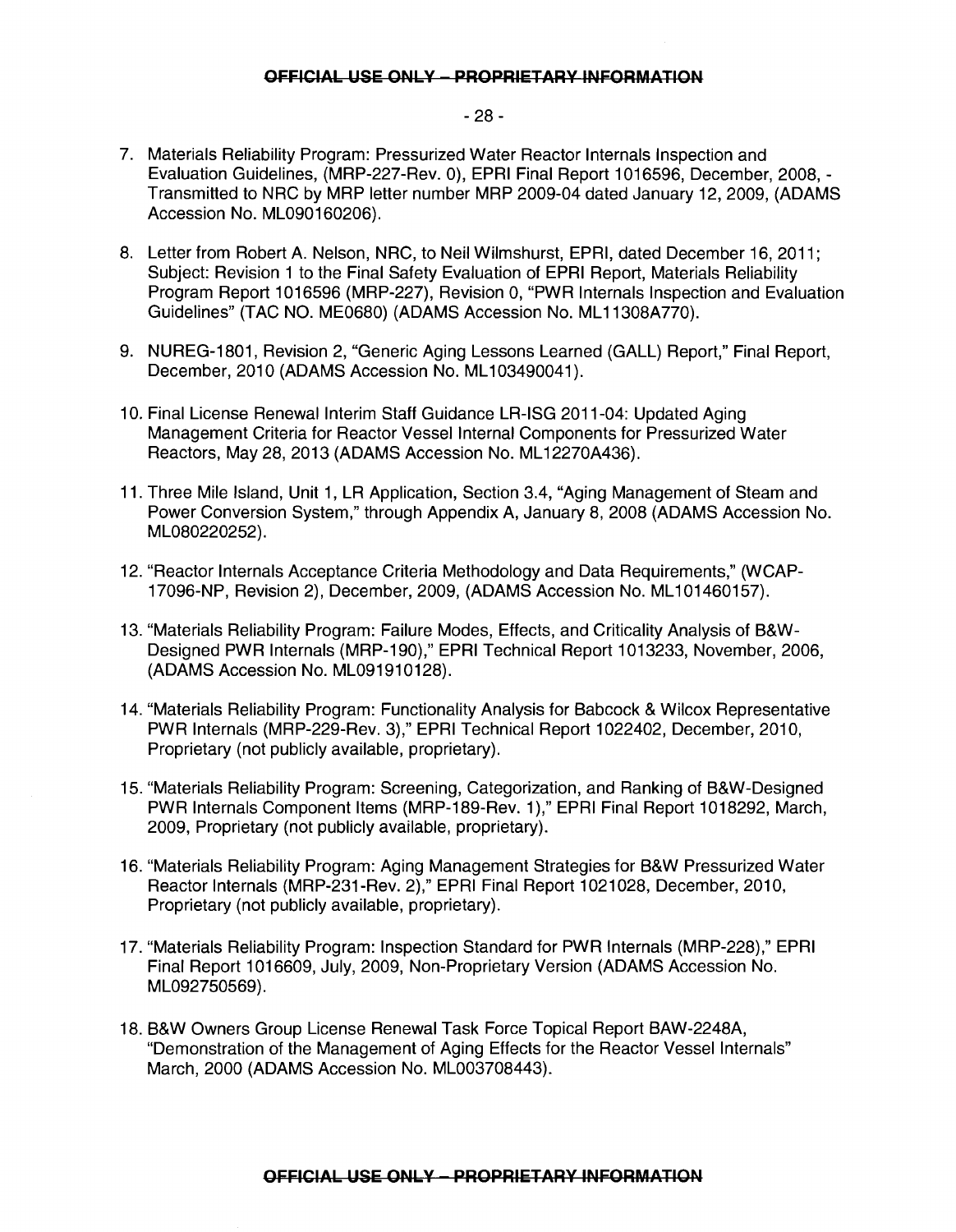## -29-

- 19. NEI 03-08, "Guideline for the Management of Materials Issues," Revision 2 (ADAMS Accession No. ML102880028).
- 20. "Materials Reliability Program: Aging Management Strategies for B&W PWR Internals (MRP-231-Rev. 1)," EPRI Final Report 1019092, July, 2009, Proprietary (not publicly available, proprietary).

Principal Contributor: Jeffrey C. Poehler

Date: December 19, 2014